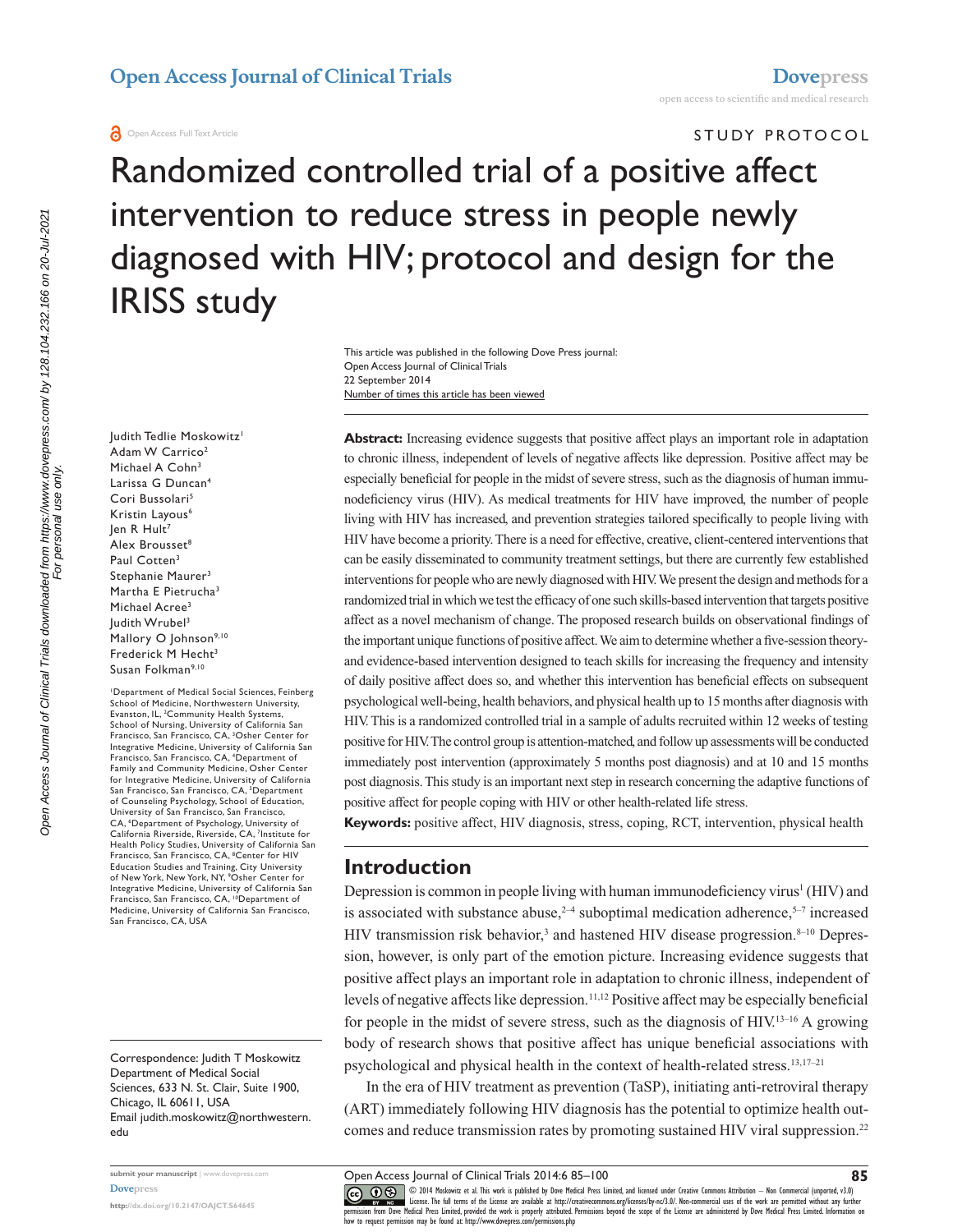However, newly diagnosed HIV-positive persons experience substantial barriers such as depression and substance use that hinder linkage to and engagement in HIV medical care.<sup>23</sup> Interventions for people with HIV targeting depression, stress, and associated HIV risk behaviors have shown modest effects, $24-28$  but there remains a clear need for improvement.<sup>29</sup> The prevalence of comorbid depression in HIV remains elevated,<sup>30</sup> HIV incidence has not dropped appreciably,<sup>31</sup> and a significant proportion of people living with HIV continue to engage in behaviors that put them at risk for other sexually transmitted diseases and their partners at risk of infection with HIV.<sup>32</sup>

There is a need for effective, creative, client-centered interventions to realize the potential benefits of TasP and to facilitate optimal adjustment to HIV. We present the clinical trial design and rationale for a skills-based intervention for people newly diagnosed with HIV that targets positive affect as a fundamental and novel mechanism of change, and promotes resilience in the midst of serious life stress. This randomized controlled trial (RCT) tests whether a five-session theory- and evidence-based intervention designed to teach skills for increasing the frequency and intensity of daily positive affect does so, and whether these intervention-related increases in positive affect have beneficial effects on subsequent psychological well-being, health behaviors, and physical health up to 15 months after diagnosis with HIV.

# **The stress of being diagnosed with HIV**

People newly diagnosed with HIV are in the acute phase of a major stressful life event and face significant challenges including the need to interact with a complex health care system; constraints on sexual behavior; decision-making around disclosure of serostatus to friends, family, and sexual partners; stigma; and in many cases a struggle to come to terms with a new identity as someone living with HIV.<sup>33,34</sup>

The period immediately following human immunodeficiency virus positive (HIV+) serostatus notification is characterized by increases in depression and anxiety.35–41 Even years after diagnosis, people living with HIV are at elevated risk of depression,<sup>1</sup> which is associated with a number of negative outcomes including increased sexual risk behavior<sup>3</sup> and more rapid HIV disease progression.<sup>8-10</sup> Although interventions designed to reduce depression in people living with HIV have met with some moderate success,<sup>24,28,42</sup> very few have targeted those who are newly diagnosed with HIV.

# **Stress and the relevance of positive affect**

The intervention we present here focuses on positive affect. Both theory and research support this approach. We use the term "affect" broadly, to include any positively or negatively valenced subjective feeling state. Examples of positive affects are: happiness, contentment, joy, satisfaction, gratitude, relief, and pleasure. These are differentiated from negative affects such as sadness, anger, fear, disgust, shame, and distress. We are interested in the impact of the intervention on the frequency and intensity of positive affects and their impact on subsequent health behaviors and well-being.

# Positive affect co-occurs with negative affect during stressful periods

Positive affect can occur with relatively high frequency, even in the midst of dire stressful circumstances, and can occur at the same time that symptoms of depression and distress are significantly elevated. In our study of caregiver partners of men with Acquired Immune Deficiency Syndrome (AIDS), the depression scores of the caregivers in the study were in the range that would classify them as at risk for clinical depression, both during caregiving and after the death of the partner.<sup>43</sup> However, with the exception of the time immediately surrounding the death of the partner, when asked to report how often they experienced various positive and negative affects in the previous week, the participants reported experiencing overall positive affect as least as frequently as they experienced overall negative affect.13 Three years after the death of the partner, the mean depression score of the bereaved caregivers was still significantly higher than the general population mean.<sup>44</sup> Again, however, positive affect was prevalent.

# Adaptational significance of positive affect during stressful periods

The fact that positive affect co-occurs with negative affect suggests that positive affect is adaptive in the context of stress.13–16,45–47 Several empirical studies support this hypothesis. For example, in a 12-week study of women with arthritis or fibromyalgia, positive affect was associated with reduced pain and lowered negative affect, and this relationship was stronger during weeks when participants reported higher levels of stress.<sup>48</sup> Similarly, in a longitudinal study of widows, daily positive affect buffered the effect of stress on negative affect. Compared to periods of low stress, positive affect in periods of high stress predicted lower levels of negative affect.49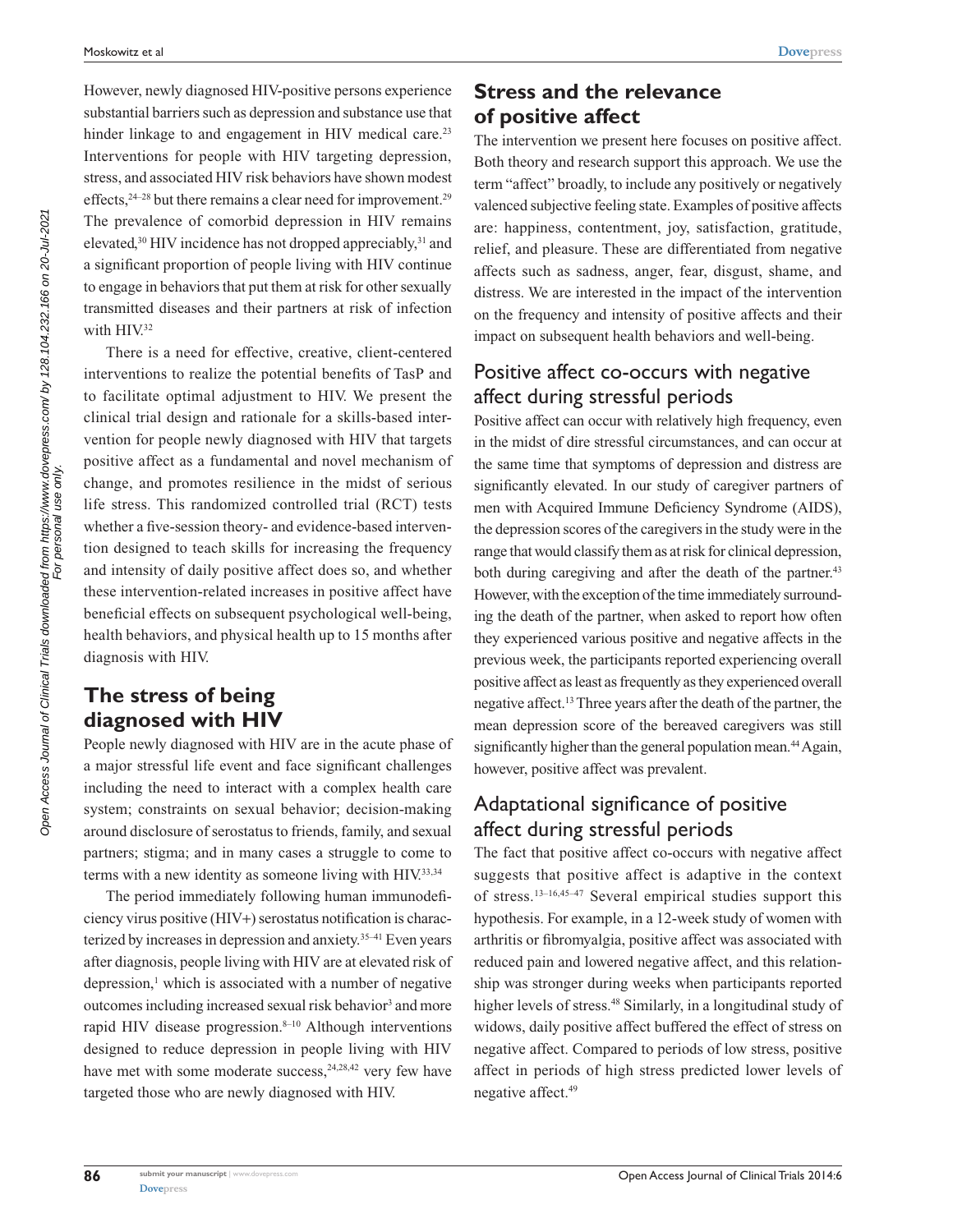Laboratory and epidemiological studies suggest positive affect may also affect physiological outcomes, morbidity, and mortality. For example, laboratory studies suggest that positive affect may have beneficial physiological effects in the context of stress. Fredrickson and Levenson<sup>50</sup> induced negative affect in subjects by showing them a film that elicited fear. Subjects were then shown one of four films designed to elicit contentment or amusement (positive affect), sadness (negative affect), or no affect (neutral condition). Measures of cardiovascular reactivity indicated that those individuals who were shown the contentment or amusement film had faster recovery to baseline than subjects shown the sad or neutral film.

With respect to morbidity and mortality, studies have indicated that positive affect is uniquely associated with lower risk of morbidity and mortality across both chronically ill and healthy samples.<sup>12,51</sup> Mroczek et al<sup>52</sup> demonstrated that although levels of positive and negative affect over the course of an 8-day diary study were not predictive of 10-year mortality risk, positive affect reactivity (the extent to which positive affect dropped in response to a stressful event) was. Participants who maintained their normal level of positive affect during days in which they experienced a stressor had lower mortality than those whose positive affect dropped.

In a sample of men with AIDS, participants with higher average scores on the positive affect subscale from the Center for Epidemiological Studies Depression scale (CES-D) had lower risk (RR) of mortality compared to those with lower positive affect: RR =  $0.89, 95\%$  CI – $0.84 - 0.95$ <sup>20</sup> When risk estimates were adjusted for the time-dependent covariates of CD4, antiretroviral use, and the other subscales of the CES-D, positive affect remained significantly predictive of lower risk of AIDS mortality (RR =0.90, CI =0.85–0.97). These provocative, observational studies suggest that positive affect may counteract some of the negative physiological and psychological effects associated with stress and, ultimately, lead to better health outcomes.

# **Mechanisms through which positive affect might influence clinical outcomes**

One pathway through which positive affect may buffer adverse effects of stress is by increasing coping resources, such as social support, that enable the individual to cope better with the stress of HIV in a variety of ways.<sup>53</sup> Positive affect is hypothesized to facilitate social support, and social support has been shown to be associated with longer survival

and slower progression of HIV.<sup>54,55</sup> In HIV-negative samples, positive affect is associated with greater social connectedness, when controlling for negative affect and other potential confounders.<sup>56</sup> In another study, Keltner and Bonanno<sup>57</sup> found that bereaved individuals who showed genuine laughs or smiles (as determined by coding of facial expressions), while describing their relationship with their deceased spouse, elicited more positive affect and less frustration in observers than bereaved individuals who did not show the genuine laughs or smiles. Perhaps more importantly, untrained observers indicated that they would be more likely to offer comfort to those individuals who showed the genuine laughs or smiles. These findings suggest that individuals may elicit social support from others by their displays of positive affect.

Positive affect may influence risk of mortality by bolstering the immune system directly. Various immune parameters have been shown to be susceptible to influence by experimentally induced, as well as naturally occurring, affective states.<sup>58,59</sup> These findings may not fully generalize to individuals with HIV, but HIV-specific studies suggest that similar processes occur. Ickovics et al<sup>60</sup> found that psychological resources (an index that combined positive affect, positive health expectancies, and finding meaning) were associated with lower risk of mortality and slower CD4 decline, suggesting a possible immune mediator of the link between positive psychological states and physical health in people with HIV. Work by Antoni et al demonstrates that stress management interventions designed to reduce distress in HIV+ samples improve immune function (eg, increased CD4/CD8 ratio, increased natural killer [NK] cytotoxicity).<sup>54,61-64</sup> Although stress management interventions both increase positive affect and decrease negative affect, positive affect has not been explicitly assessed as a mediator of the association of stress reduction interventions and improvement in immune parameters.

Positive affect may also lower risk of morbidity and mortality via improved health behaviors. A study of daily affect and sexual risk behavior in men who have sex with men (MSM) demonstrated a unique effect of positive affect: participants who reported higher positive affect were less likely to engage in risky sexual behavior, controlling for negative affect and sexual feelings.<sup>65</sup> Positive affect is associated with subsequent reductions in stimulant use among MSM,<sup>66</sup> and recent work demonstrates that positive affect predicts subsequent engagement in health care among people newly diagnosed with HIV.<sup>17</sup> Positive affect may facilitate attention to and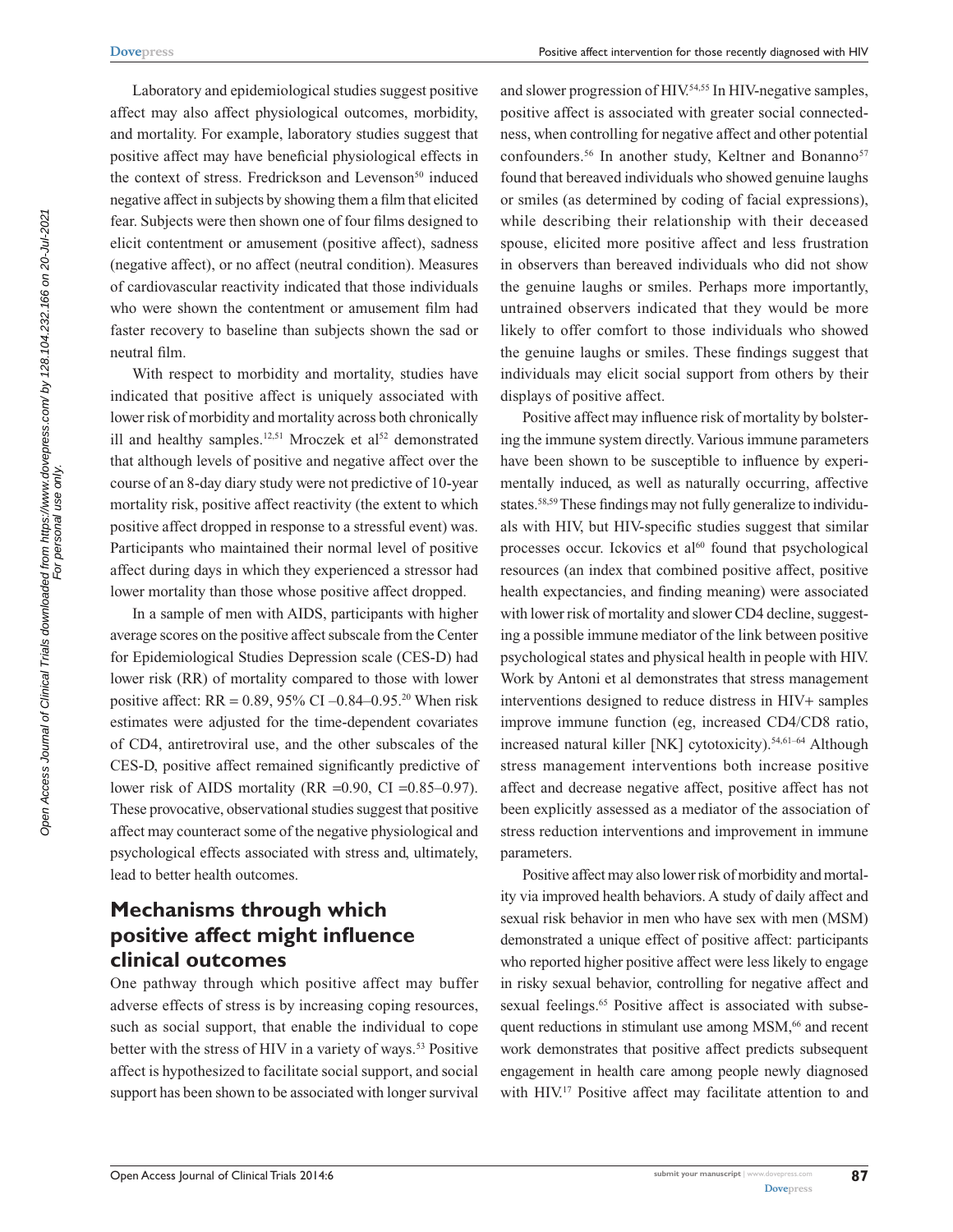processing of health-relevant information, which is a crucial step in health-promoting behaviors.<sup>67,68</sup> These findings extend evidence on the effects of positive affect into the realm of health behavior, suggest the possibility that increases in positive affect may help HIV+ individuals attend to information regarding their health, and perhaps facilitate more effective health care utilization. We hypothesize that a positive affect intervention will increase positive affect which will, in turn, be associated with improved health behaviors (Figure 1).

# **Theoretical foundation of the intervention**

The intervention is based on revised stress and coping theory13,69 and the broaden-and-build theory of positive emotion.<sup>53</sup> Folkman<sup>13</sup> proposed a revision to stress and coping theory that explicitly posits a role for positive affect in the coping process. According to the original theory, $70$  the coping process begins when an event is appraised as threatening, harmful, or challenging. These appraisals are associated with affect (negative affect in response to threat or harm, a mix of positive and negative in response to challenge), and prompt coping. If the event is resolved favorably, a positive affective state is the result. If the event is resolved unfavorably or if it is unresolved, a negative affective state results and the coping process continues through reappraisal and another round of coping. The revised model suggests that the negative affect associated with unfavorable resolution motivates coping processes that draw on important goals and values, including positive reappraisal and goal-directed problem-focused coping. These coping processes result in positive affect, which serves important coping functions: positive affect provides a psychological "time-out" from the distress associated with chronic stress, and it helps motivate and sustain ongoing efforts to cope with the negative effects of the chronic stress. In the context of a new HIV diagnosis,



**Figure 1** Theoretical model of pathways through which positive affect is associated with health. **Abbreviation:** QOL, quality of life.

positive affect may facilitate more adaptive coping such as positive reappraisals where individuals change their thoughts about stressful circumstances to see them in a more positive light (eg, "this has made me a stronger person.") It may also be that positive affect leads to decreased reliance on avoidantoriented coping strategies (eg, stimulant and other drug use, and unsafe sexual behavior).

Fredrickson<sup>53</sup> proposed the "broaden-and-build" model of the function of positive affect that complements revised stress and coping theory. In this model the "broadening" function of positive affect enables the individual to see beyond the immediate stressor and possibly come up with creative alternative solutions to problems. The "building" function helps to rebuild resources (such as self-esteem and social support) depleted by enduring stressful conditions. In contrast to the narrowing of attention and specific action tendencies associated with negative affect, positive affect broadens the individual's attentional focus $71-73$  and behavioral repertoire.71,74 Repeated experiences of positive affect build social, intellectual and physical resources that buffer against the deleterious effects of stress.45,75–77 Although the broaden-and-build model is not specific to stress, under stressful conditions the functions of positive affect suggested by the model become especially important. In the context of a new HIV diagnosis, positive affect may support adjustment to living with this chronic illness, and enhance receptivity to health promotion messages (the broadening function) in the critical period when newly diagnosed individuals are establishing new self-care behaviors, including engagement in health care and safer sexual behaviors.

## **Design and methods**

The study, called IRISS (Intervention for those Recently Informed of their Seropositive Status), is a five-session positive affect skills intervention compared to an attention-matched control condition, in which participants have five sessions of interviews concerning coping and affect. Both intervention and control sessions are approximately one hour long and are administered one-on-one by trained facilitators. Participants in both conditions have daily home practice over the 5 weeks of the intervention. At the end of the 15-month assessment period, participants in the control condition are offered the opportunity to learn the skills in a self-paced online format.

# **Participants Eligibility**

To be enrolled in this RCT, participants must: 1) have been informed they were HIV positive within the past 12 weeks;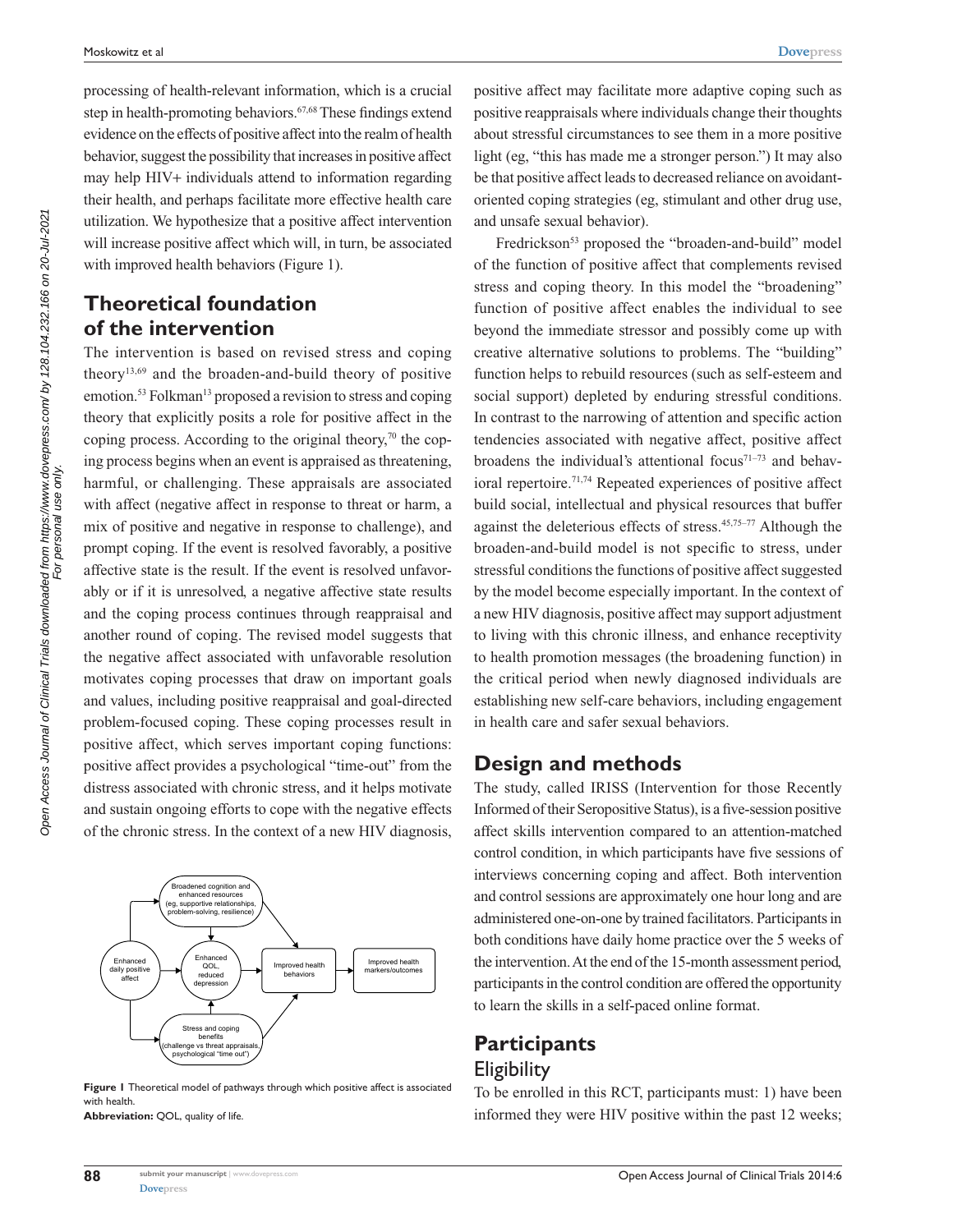2) speak English or Spanish; 3) be 18 years or older; and 4) have the ability to provide informed consent to be a research participant. Exclusion criteria include: 1) Inability to provide informed consent, as evidenced by cognitive impairment; 2) active psychosis; and 3) unmedicated bipolar disorder. All procedures were approved by the relevant Human Subjects Committees, and all participants provided written informed consent.

# **Study procedures**

#### Recruitment

Participants were recruited through HIV testing sites and clinics, community based organizations, newsletters, and fliers. Potential participants were informed that the goal of the study was to find out what's effective in helping people cope with a new diagnosis. Study materials and consent

forms explained that participants would be assigned to one of two conditions in which they would either "learn skills to better manage your mood" or "talk about what's going on since testing positive." They were also told they would have three blood draws to measure CD4 and viral load, and would receive up to \$250 for completing nine visits over 15 months. Interested participants were referred to the study for screening. Participants who were eligible were then scheduled for their first assessment session.

#### Consent, assessments, and randomization

Scheduled assessments take place at four points: Time 1 (baseline) at entry into the study within approximately 3 months post diagnosis; Time 2, at one week postintervention (approximately 5 months post diagnosis); Time 3 (approximately 10 months post diagnosis);



**Figure 2** Study recruitment and assessment timeline. **Abbreviation:** HIV, human immunodeficiency virus.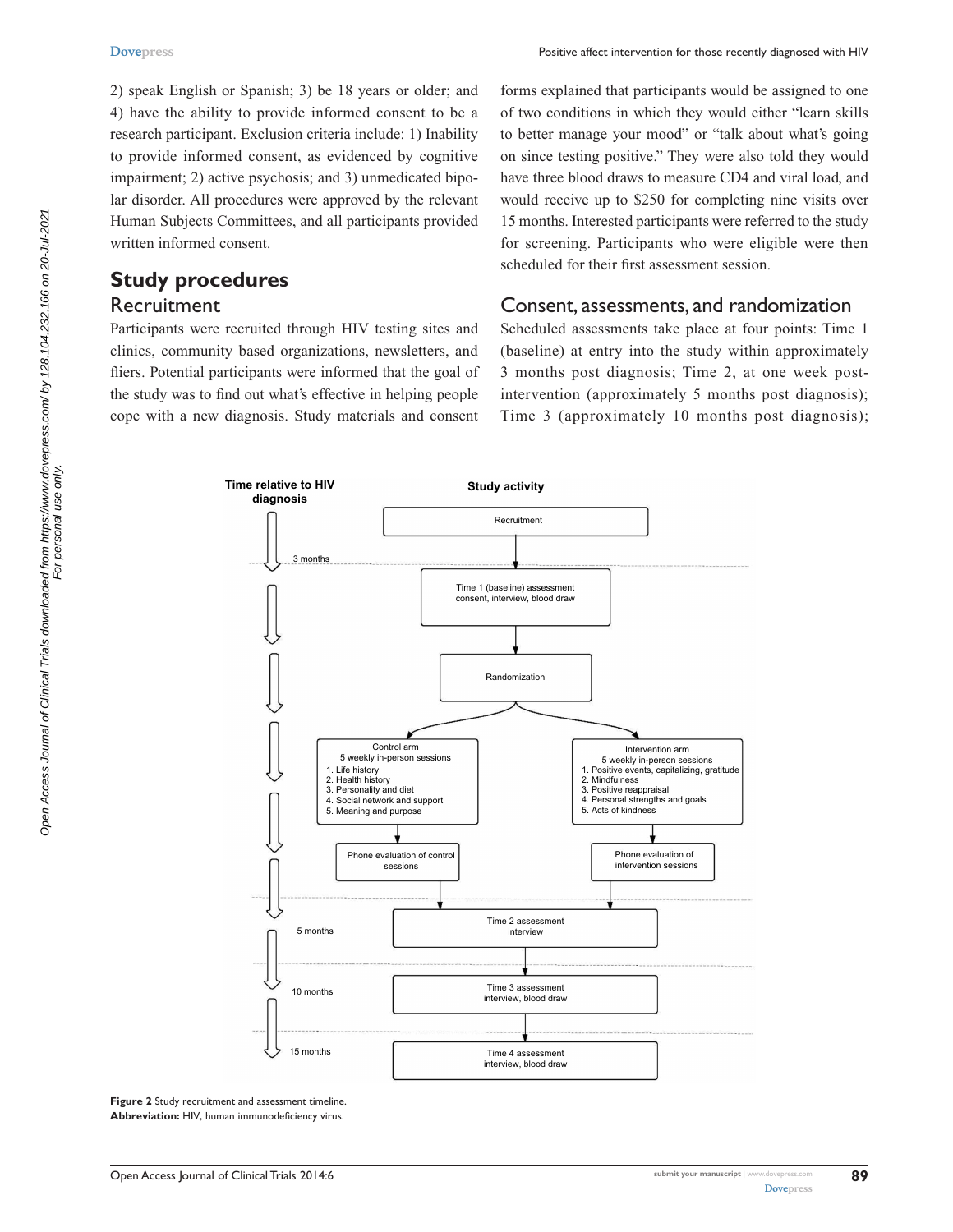and Time 4 (approximately 15 months post diagnosis.) CD4 and viral load are collected at Time 1,Time 3, and Time 4 (15 months post diagnosis). See Figure 2.

Assessments are conducted one-on-one by trained interviewers who are blind to whether the participant was in the intervention or the control condition. Assessments consist of quantitative self-reports on positive and negative affect, health behaviors, physical health, coping, social support, and personality; measures are shown in Table 1. Qualitative data are collected on recent HIV-related stressful events. We use computer assisted personal interviewing and all interviews are audio recorded for quality control and later transcription and analysis of the narrative portions. Participants are video recorded during their stressful event narrative at Times 1, 2, and 4 for coding of facial expressions of emotion. All study materials have been translated into Spanish by a certified translator.

At the first assessment session, participants complete informed consent procedures, have an initial blood draw for CD4 and viral load, and complete the baseline interview. Once the baseline assessment is completed, the participant is randomly assigned to the intervention or control condition using block randomization with randomly-varying block sizes of two, four, or six.

#### **Content of the intervention**

Elsewhere, we have detailed the rationale for inclusion of each of the positive affect skills.78 Briefly, the IRISS intervention consists of five in-person sessions and one phone session in which facilitators teach participants eight empirically-supported behavioral and cognitive "skills" for increasing positive affect. The eight skills are: 1) noting daily positive events; $79-82$  2) capitalizing on or savoring positive events;<sup>83,84</sup> 3) gratitude;<sup>85-87</sup> 4) mindfulness;<sup>88-91</sup> 5) positive reappraisal;<sup>13,24,42,92–96</sup> 6) focusing on personal strengths;<sup>97–99</sup> 7) setting and working toward attainable goals;42,95,100–103 and 8) small acts of kindness.<sup>104-108</sup>

The first session begins with an overview of the intervention approach and philosophy. We explicitly acknowledge to the participant that testing positive for HIV is very stressful for most people and that we are not advocating a simplistic "don't worry – be happy" approach. We explain to participants that although this is a structured, positive affect skills-building intervention, they should feel free to discuss their HIV status or other stressors in the sessions if and when it feels comfortable to them. We also do not require participants to discuss these issues. We emphasize that our goal is to help participants give time and attention to the positive experiences and associated emotions, even in the context of serious life stress.

#### Session 1

In the first session, we focus on positive events, capitalizing, and gratitude. The facilitator explains that even under extremely stressful conditions, people have the capacity to experience positive events. The purpose of this part of the session is to help participants recognize positive events and the associated positive affect associated with those events. During this part of the session, the facilitator helps participants understand that when they experience a positive event, they may capitalize on it by "turning up the volume" (ie, increasing the intensity) of the associated positive affect by telling someone about it, writing about it, or simply reflecting on the event and re-experiencing it.83 The home practice after Session 1 consists of the participant noting a positive event each day and writing about it (capitalizing), and starting a daily gratitude journal in which the participant lists at least one thing to be grateful for that day. The gratitude list continues through the rest of the 5-week intervention period. Participants are encouraged to list small things (eg, a good cup of coffee, a smile from a stranger) as well as bigger things. Finally, participants are asked to complete a daily brief measure of positive and negative affect on their own (control group participants also complete this measure).

## Session 2

The focus in Session 2 is mindfulness, a state in which one focuses on the present moment, accepting and acknowledging it without getting caught up in emotional reactions or ruminative thoughts about the situation. During this session, the facilitator discusses the concept of developing mindfulness through formal practice, and then practices a formal mindfulness activity with the participant, eg, sitting quietly and paying attention to the breath, guided by a 10-minute "breath awareness" audio recording. The audio instructions and the discussion following the breath awareness activity emphasize nonjudgment of thoughts and feelings that arise during the activity. We give participants a copy of the audio recording to use for their home practice (and loan them an audio listening device if they do not have one readily available for their use). This is followed by discussion and practice of informal mindfulness (mindfulness of daily activities such as a phone conversation, walking or driving, or doing a household chore). Home practice for the week following Session 2 consists of daily informal mindfulness activities, the 10-minute formal breath awareness activity, and continuing the gratitude journal and daily emotion reports that were started in the first week. Participants are instructed to continue the daily breath awareness activity throughout the remaining weeks of the intervention.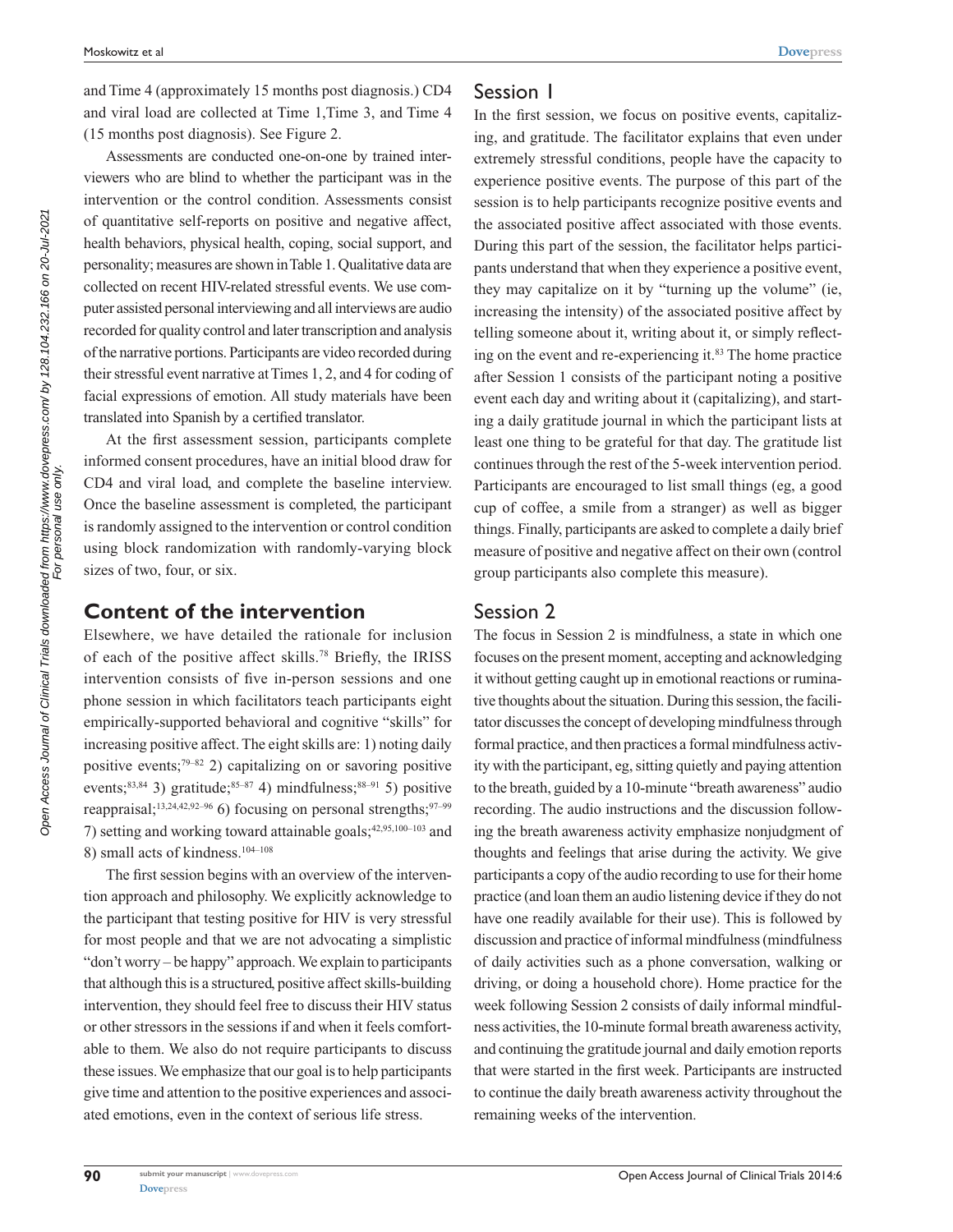#### **Table 1** Outcome, moderator, and intervention-based measures

| <b>Measure</b>                                                                    | <b>Description</b>                                                                                                                                                                                                                                                                                                                                                                                                                                                                                                                                                                                                                                                                              |
|-----------------------------------------------------------------------------------|-------------------------------------------------------------------------------------------------------------------------------------------------------------------------------------------------------------------------------------------------------------------------------------------------------------------------------------------------------------------------------------------------------------------------------------------------------------------------------------------------------------------------------------------------------------------------------------------------------------------------------------------------------------------------------------------------|
| Outcomes (Times I through 4 unless otherwise noted)<br><b>Affect</b>              |                                                                                                                                                                                                                                                                                                                                                                                                                                                                                                                                                                                                                                                                                                 |
| Modified Differential Emotions<br>Scale (mDES) <sup>45</sup>                      | This version of the DES includes a wider range of positive emotions than the original scale. The full scale<br>assesses interest, enjoyment, surprise, sadness, anger, disgust, contempt, fear, guilt, shame, shyness,<br>amusement, awe, contentment, gratitude, hope, love, pride, sympathy, and sexual feelings. Participants<br>rate how frequently they felt that particular affect in the past week on a five-point scale: $0=$ never, $I=$<br>hardly, $2=$ some of the time, $3=$ often, and $4=$ most of the time.                                                                                                                                                                      |
| Positive and Negative Affect<br>Schedule (PANAS) <sup>117</sup>                   | The PANAS was designed to assess two relatively independent constructs: high activation positive<br>affect (eg, interested, excited, enthusiastic) and high activation negative affect (upset, irritable, ashamed).<br>Respondents are asked to indicate how strongly they felt each affect during the past week on a scale from<br>$0$ = not at all to $4$ = extremely.                                                                                                                                                                                                                                                                                                                        |
| Daily affect diary                                                                | Over the 5 weeks of the intervention, both intervention and control group participants report their affect<br>at the end of each day in a diary format. For this purpose we reworded the mDES described above to<br>indicate a time frame of "today" instead of "past week."                                                                                                                                                                                                                                                                                                                                                                                                                    |
| <b>Mental health</b><br>PRIME-MD <sup>118</sup>                                   | The Prime MD assesses clinical depression with ten questions regarding depressive symptoms (eg, trouble<br>falling asleep or staying asleep, poor appetite or overeating, little interest or pleasure in doing things).<br>A respondent is considered clinically depressed if he/she responds affirmatively to five of nine symptoms<br>in which one of the symptoms is depressed mood and/or anhedonia (not wanting to do anything).                                                                                                                                                                                                                                                           |
| The Center for Epidemiological<br>Studies Depression (CES-D) Scale <sup>119</sup> | The CES-D was used to measure depressive mood during the past week. The CES-D consists of 20 items<br>which are rated on a four-point scale according to how frequently they were experienced in the previous<br>week: $I = \text{rarely or none of the time (less than one day), } 2 = \text{some or a little of the time (1–2 days), }$<br>$3$ = occasionally or a moderate amount of time ( $3-4$ days), or $4$ = most or all of the time ( $5-7$ days).                                                                                                                                                                                                                                     |
| Spielberger State-Trait Anxiety<br>Inventory (STAI) <sup>120</sup>                | The STAI assesses feelings of tension, nervousness, and worry. The first 20 items measure state anxiety<br>(how one feels at the moment) and the last 20 items measure trait anxiety (how one generally feels).<br>Participants rate the frequency with which they feel or think in ways that indicate presence or absence<br>of anxiety, eg, "I feel nervous and restless", or "I feel pleasant" on a four-point scale (almost never,<br>sometimes, often, almost always).                                                                                                                                                                                                                     |
| Perceived Stress Scale <sup>121</sup>                                             | This four-item version of the scale measures perceived stress with items such as "How often have you felt<br>difficulties were piling up so high that you could not overcome them?" Participants rate the frequency of<br>the feeling on a five-point scale ( $0=$ never, through $4=$ very often).                                                                                                                                                                                                                                                                                                                                                                                             |
| <b>Physical health</b>                                                            |                                                                                                                                                                                                                                                                                                                                                                                                                                                                                                                                                                                                                                                                                                 |
| Physical symptoms <sup>122</sup>                                                  | Physical symptoms are assessed using a modification of the scale developed by the AIDS Clinical Trials<br>Group. Participants are asked whether they have experienced each of a series of 38 possible symptoms in<br>the preceding 30 days and how much the problem bothered them.                                                                                                                                                                                                                                                                                                                                                                                                              |
| CD4 and viral load                                                                | Trained phlebotomists obtain approximately 15 mL of blood for CD4 cell count and plasma HIV RNA<br>viral load using the bDNA assay (Bayer, Emeryville, CA, USA). Assays are run by Quest Diagnostics,<br>Madison, NJ, USA.                                                                                                                                                                                                                                                                                                                                                                                                                                                                      |
| <b>Health behaviors</b>                                                           |                                                                                                                                                                                                                                                                                                                                                                                                                                                                                                                                                                                                                                                                                                 |
| Sexual risk behaviors <sup>123</sup>                                              | The sexual behavior questionnaire asks the number of male and female sexual partners in the past 3<br>months, and whether the participant engaged in receptive anal sex with or without a condom, vaginal sex<br>with or without a condom, receptive oral sex with or without a condom, and oral sex with or without a<br>barrier. In addition, for each of the behaviors, the participant is asked how many of the partners he/she<br>knew were HIV+.                                                                                                                                                                                                                                          |
| Alcohol/drug use                                                                  | Alcohol use is assessed by asking how much beer, wine, and liquor the participant consumed in a typical<br>week during the past month. Drug use is assessed by asking which drugs were used in the past month<br>to get high and how often in the past month they were used. Response options include cocaine, crack,<br>amphetamines, downers, marijuana, ecstasy, poppers, and other. Injection drugs are assessed separately<br>and options include heroin, cocaine, crack, speed, and other. Participants are also asked whether they<br>shared needles or cookers during the last 3 months, how many people they shared with in the past                                                   |
| Medication adherence <sup>124,125</sup>                                           | 3 months, and how many times needles that were not cleaned were shared in the past 3 months. Finally,<br>participants are asked how many HIV+ people they shared needles or cookers with in the last 3 months.<br>Participant adherence to antiretroviral therapy over the past 30 days is assessed using a visual analog scale.<br>For each HIV medication prescribed, the participant is asked to indicate how much of each drug they<br>have taken in the past 30 days by placing a line on a 10 cm scale marked from 0% to 100%. From this data,<br>adherence can be calculated as an average across all medications. In addition, we ask how many doses<br>were missed in the last 7 days. |

(*Continued*)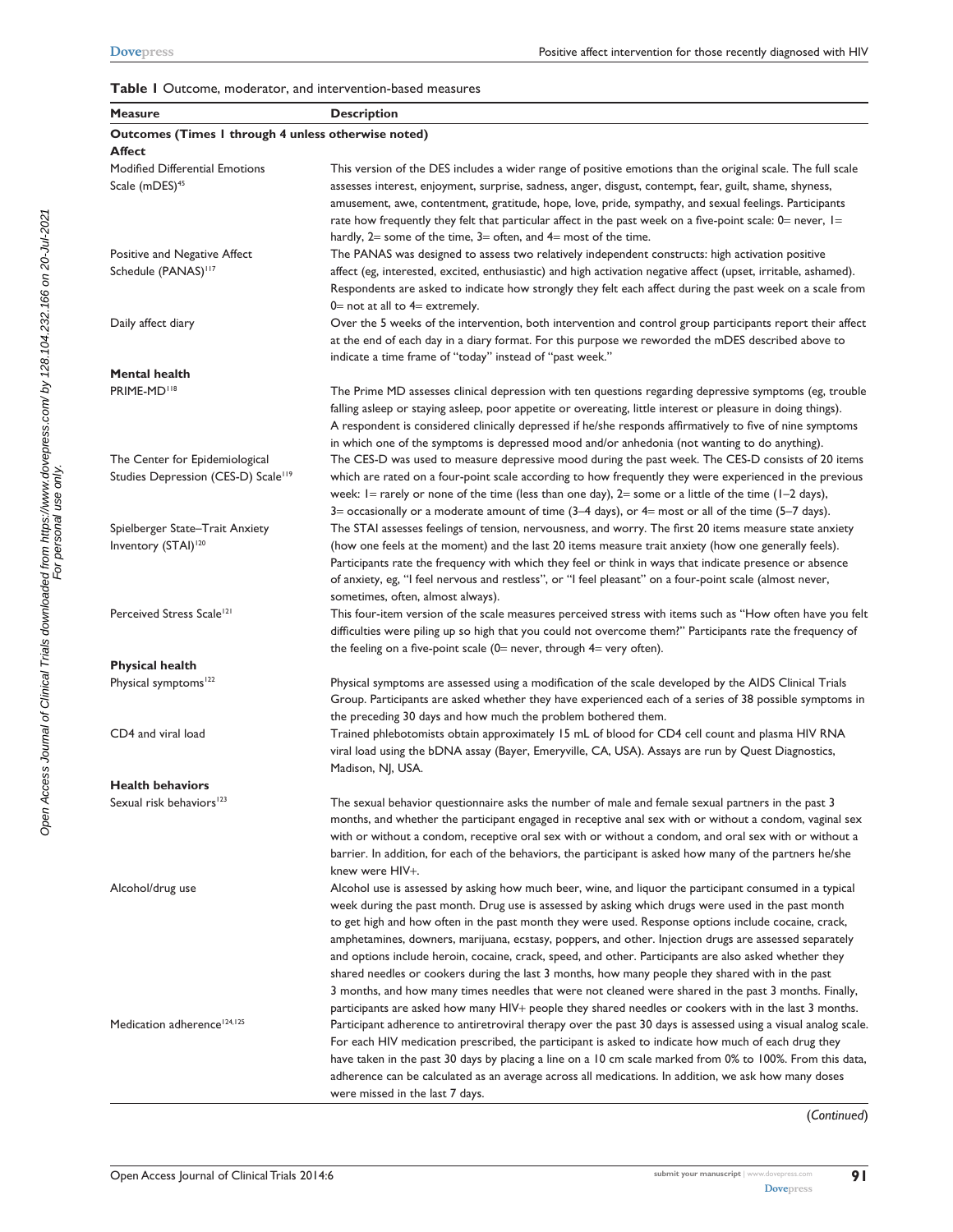#### **Table 1** (*Continued*)

| $\frac{1}{2}$                                               |                                                                                                                                                                                                                                                                                                                                                                                                                                                                                                                                                                                                                                                                                                                                                                        |
|-------------------------------------------------------------|------------------------------------------------------------------------------------------------------------------------------------------------------------------------------------------------------------------------------------------------------------------------------------------------------------------------------------------------------------------------------------------------------------------------------------------------------------------------------------------------------------------------------------------------------------------------------------------------------------------------------------------------------------------------------------------------------------------------------------------------------------------------|
| <b>Measure</b>                                              | <b>Description</b>                                                                                                                                                                                                                                                                                                                                                                                                                                                                                                                                                                                                                                                                                                                                                     |
| Health attitudes and behaviors<br>checklist <sup>126</sup>  | This 27-item scale measures two underlying health behavior dimensions: preventative behaviors (eg, exercise)<br>and risk-taking behaviors (eg, drinking). Responses are made on a five-point scale based on participants'<br>engagement in that health behavior in the past week. At Times 2, 3, and 4, we also assessed the extent to<br>which participants were engaging in each of the eight skills taught in the intervention. For example, items such<br>as "In the past week, how often did you set a goal and work toward it?" (goal setting) or "How often did you<br>do something nice for someone else?" (acts of kindness) will be embedded with items from the checklist such<br>as "How often did you exercise?" and "How often did you wear a seatbelt?" |
| Coping                                                      |                                                                                                                                                                                                                                                                                                                                                                                                                                                                                                                                                                                                                                                                                                                                                                        |
| Ways of Coping Scale <sup>127-131</sup>                     | Participants are asked to complete the coping items with reference to testing positive for HIV (at Time 1)<br>or the most stressful situation associated with having HIV that occurred during the previous week<br>(at Times 2, 3, and 4). The coping scale consists of a range of cognitive and behavioral strategies to cope<br>with the stressful encounter, eg, "Talked to someone who could do something about the problem," or<br>"Went on as if nothing had happened" on a four-point scale (0= does not apply and/or not used; through<br>3= used a great deal). The participant also responds on other scales hypothesized to be correlated with<br>positive affect. The 23 assessed forms of coping responses include: confrontive coping, escape-avoidance, |
|                                                             | planful problem-solving, positive reappraisal, benefit, growth, mastery of stress, other success, purpose,<br>positive relations with others, religion and respite, benevolent and negative religious coping, emotional                                                                                                                                                                                                                                                                                                                                                                                                                                                                                                                                                |
|                                                             | processing and expression, goal replacement, and maintaining optimism.                                                                                                                                                                                                                                                                                                                                                                                                                                                                                                                                                                                                                                                                                                 |
| <b>Coping resources</b>                                     |                                                                                                                                                                                                                                                                                                                                                                                                                                                                                                                                                                                                                                                                                                                                                                        |
| Multidimensional Social<br>Support Inventory <sup>132</sup> | This scale assesses practical, emotional, affirmational, HIV, negative, and general support. For each<br>dimension of support, the respondent is asked whether there is someone to provide that type of support<br>(yes/no); if yes, who that person is, and their relationship to the respondent. In addition to perceived<br>availability of each type of support, respondents are asked how often they needed each type of support in<br>the past month, and how often they actually received it. We will compute separate practical, emotional,<br>affiliative, HIV, negative, and general support scales.                                                                                                                                                         |
| Moderators (assessed at Time I only)                        |                                                                                                                                                                                                                                                                                                                                                                                                                                                                                                                                                                                                                                                                                                                                                                        |
| NEO Five-Factor Inventory<br>$(NEO–FFI)^{133}$              | The NEO-FFI is a 60-item scale that measures 12 aspects of each of five factors of personality<br>(Neuroticism, Extraversion, Openness, Agreeableness, and Conscientiousness). Neuroticism has been<br>shown to be associated with negative affect, and extraversion with positive affect, by Rusting and Larsen <sup>143</sup><br>The NEO-FFI has shown excellent reliability and validity in a wide variety of samples and has reasonable<br>associations with coping (Costa et al <sup>144</sup> ).                                                                                                                                                                                                                                                                 |
| Life Orientation Test-Revised<br>$(LOT-R)^{134}$            | Optimism, or generalized positive expectancies, will be assessed with the ten-item revised version of the Life<br>Orientation Test-Revised. The LOT-R asks participants to rate their level of agreement with items such as<br>"in uncertain times, I usually expect the best" on a six-point scale (0= strongly disagree, though 5= strongly<br>agree). The LOT-R has good reliability, as well as excellent predictive and discriminant validity.                                                                                                                                                                                                                                                                                                                    |
| Rosenberg Self-Esteem<br>Scale (RSE) <sup>135</sup>         | Self-esteem was assessed with the RSE, a ten-item measure that asks participants to rate their level of<br>agreement to items such as "On the whole, I am satisfied with myself" on a five-point scale ( $I =$ strongly<br>disagree, through 5= strongly agree). The RSE is the most widely used measure of self-esteem and has<br>been shown to be reliable and valid in a wide variety of samples, including crack users (Falck et al <sup>145</sup> ) and                                                                                                                                                                                                                                                                                                           |
| <b>World Assumptions</b><br>Scale (WAS) <sup>136</sup>      | Spanish-speaking samples (Baños and Guillén <sup>146</sup> ).<br>The 32-item WAS assesses people's worldviews by asking them to rate their level of agreement with<br>items such as "Most people can be trusted" and "Anyone can experience a very bad event" on a seven-<br>point scale (I= strongly agree, through 6= strongly disagree). The WAS assesses three main categories of<br>assumptions: benevolence of the world, eg, "There is more good than evil in the world", meaningfulness<br>of the world, eg, "Through our actions, we can prevent bad things from happening to us", and self-worth,                                                                                                                                                            |
| Subjective socioeconomic<br>status <sup>137</sup>           | eg, "I am very satisfied with the kind of person I am." The subscales demonstrate good reliability across<br>samples (between $\alpha$ =0.81 and 0.87).<br>To assess subjective socioeconomic status, participants are presented with a drawing of a ladder with ten<br>rungs that is described as follows "Think of this ladder as representing where people stand in our society.<br>At the top of the ladder are the people who are the best off, those who have the most money, most<br>education, and best jobs. At the bottom are the people who are the worst off, those who have the least                                                                                                                                                                     |
| Hassles and Uplifts Scale <sup>138</sup>                    | money, least education, and worst jobs or no job." They are then asked to place an $X$ on the rung that<br>best represents where they think they stand on the ladder.<br>Hassles/uplifts are assessed with a shortened (57-item) version of the Hassles and Uplifts scale. Hassles<br>are defined as "irritants - things that annoy or bother you" and uplifts are "events that make you feel<br>good." For each event on the Hassles/Uplifts scale, the participant indicates whether it has been a hassle<br>or an uplift since the last interview. The scale is scored by calculating separate hassle and uplift scores.                                                                                                                                            |

(*Continued*)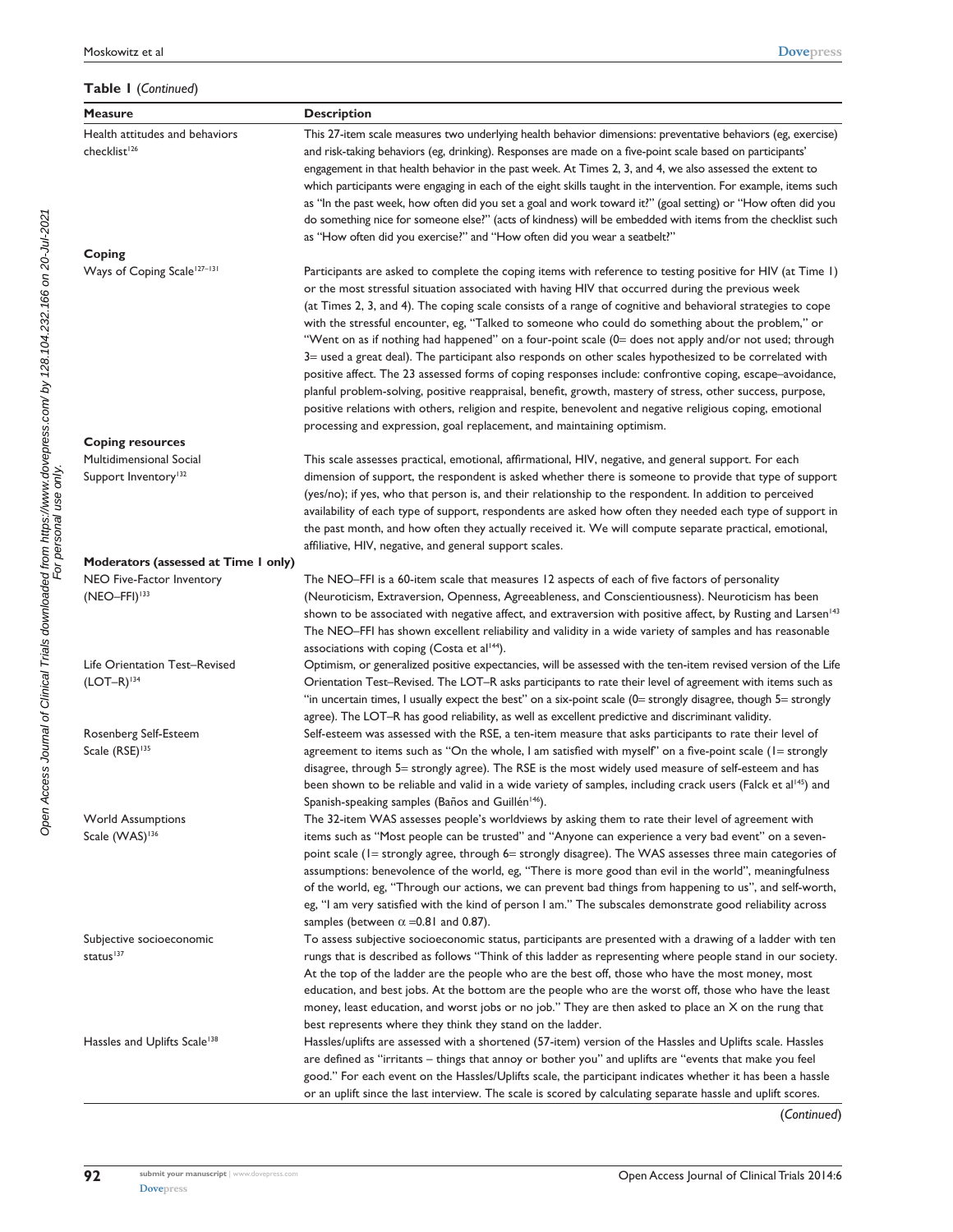#### **Table 1** (*Continued*)

| <b>Measure</b>                               | <b>Description</b>                                                                                                                                          |
|----------------------------------------------|-------------------------------------------------------------------------------------------------------------------------------------------------------------|
|                                              |                                                                                                                                                             |
| Life Experiences Survey <sup>139</sup>       | Major life events are assessed with a modified version of the Life Experiences Survey. We assess whether                                                    |
|                                              | any of the 49 items on the scale occurred since the last assessment. For those that did occur, participants                                                 |
|                                              | are asked to rate whether the event had a positive or negative impact.                                                                                      |
| Intervention-based mediators                 |                                                                                                                                                             |
| Gratitude Questionnaire-6                    | Gratitude is measured with the GQ-6, a six-item scale that asks participants to rate their level of                                                         |
| $(GQ-6)^{140}$                               | agreement with statements such as "I have so much in life to be thankful for" on a eight-point scale                                                        |
|                                              | where $I$ = strongly disagree and $I$ = strongly agree. We modified the wording of specific items to capture<br>experiences of gratitude in the past month. |
| Five-Factor Mindfulness Scale <sup>141</sup> | We assessed mindfulness using a revised version of the Five-Factor Mindfulness Scale used in our pilot                                                      |
|                                              | work. The scale was shortened to contain 19 Likert-type items, and slight changes were made to the                                                          |
|                                              | wording of several items to ensure that they were appropriate for use with participants who had no                                                          |
|                                              | prior meditation experience. Respondents are asked to indicate how frequently they experience several                                                       |
|                                              | facets of mindfulness, including present-centered awareness and attention (eg, "You find it difficult to stay                                               |
|                                              | focused on what's happening in the present." - reverse scored); non-judgment (eg, "You criticize yourself                                                   |
|                                              | for having irrational or inappropriate emotions." – reverse scored); and non-reactivity (eg, "When you                                                      |
|                                              | have distressing thoughts or feelings, you just notice them and let them go"). Response options range                                                       |
|                                              | from $l =$ never to $5 =$ always.                                                                                                                           |
| Coping Self-Efficacy Scale <sup>142</sup>    | Personal strengths in the context of stress were assessed using the 13-item coping self-efficacy scale                                                      |
|                                              | which measures self-efficacy in three main areas: using problem-focused coping (eg, "Break an upsetting                                                     |
|                                              | problem up into smaller parts"), stopping unpleasant emotions and thoughts (eg, "Make unpleasant                                                            |
|                                              | thoughts go away"), and getting support from family and friends ("Get friends to help you with the things                                                   |
|                                              | you need"). Participants were asked to rate the degree to which they could perform the listed behaviors                                                     |
|                                              | on an eleven-point scale: 0= cannot do at all, 5= moderately certain can do, and 10= certain can do. We                                                     |
|                                              | added items to assess self-efficacy in increasing positive affect.                                                                                          |

Abbreviations: AIDS, acquired immune deficiency syndrome; HIV, human immunodeficiency virus; HIV+, human immunodeficiency virus positive; RNA, ribonucleic acid; bDNA, branched deoxyribonucleic acid.

#### Session 3

In Session 3, we focus on the coping skill of positive reappraisal. The participant is introduced to the concept of appraisal, a person's interpretation or judgment about the personal significance of an event. The facilitator explains that because our appraisals determine our emotional reaction to an event, if we can change our appraisals, we can change how we feel. Positive reappraisal is a way of dealing with stress in which the individual makes a positive change in how an event is interpreted or appraised. Noting that the event may not be as bad as originally thought, was not as bad as it could have been, or noting something positive that may come out of the event are all forms of positive reappraisal that are likely to be related to increased positive affect in the face of stress. The facilitator and participant then practice reappraising recent small events in the participant's life. We explicitly do not focus on trying to reappraise the experience of testing positive for HIV. Instead we start with small, relatively minor events (eg, being late to work; encountering a rude person on the street; traffic) to develop the skill of positive reappraisal. Although it is not a proximal goal of the present intervention given its brief duration, with continued practice an individual can learn to positively reappraise virtually any event.109 Home practice consists of reporting a

relatively minor stressor each day, then listing ways in which the event can be positively reappraised. The daily formal mindfulness practice (10 minutes of mindful breathing), the daily gratitude journal, and the brief emotion reports continue.

## Session 4

In Session 4, we focus on the participant's personal strengths and the process of setting (and attaining) achievable goals. The facilitator asks the participant to list his or her personal strengths or positive qualities. After the participant lists them, the facilitator then lists strengths that he has seen in the participant over the 4 weeks of the intervention. In our pilot work, this was a powerful positive experience for participants. It was particularly effective given that participants were in the midst of the stressful early months after HIV diagnosis. The next portion of the session concerns defining and setting attainable goals. We define attainable goals as having four characteristics: 1) they are realistic and can be reasonably completed in the allotted time; 2) they are clear; 3) they are challenging but not impossible or too global; and 4) they have a clear end point so it is obvious when the goal has been successfully completed. The facilitator then works with the participant to set some attainable goals for the coming week.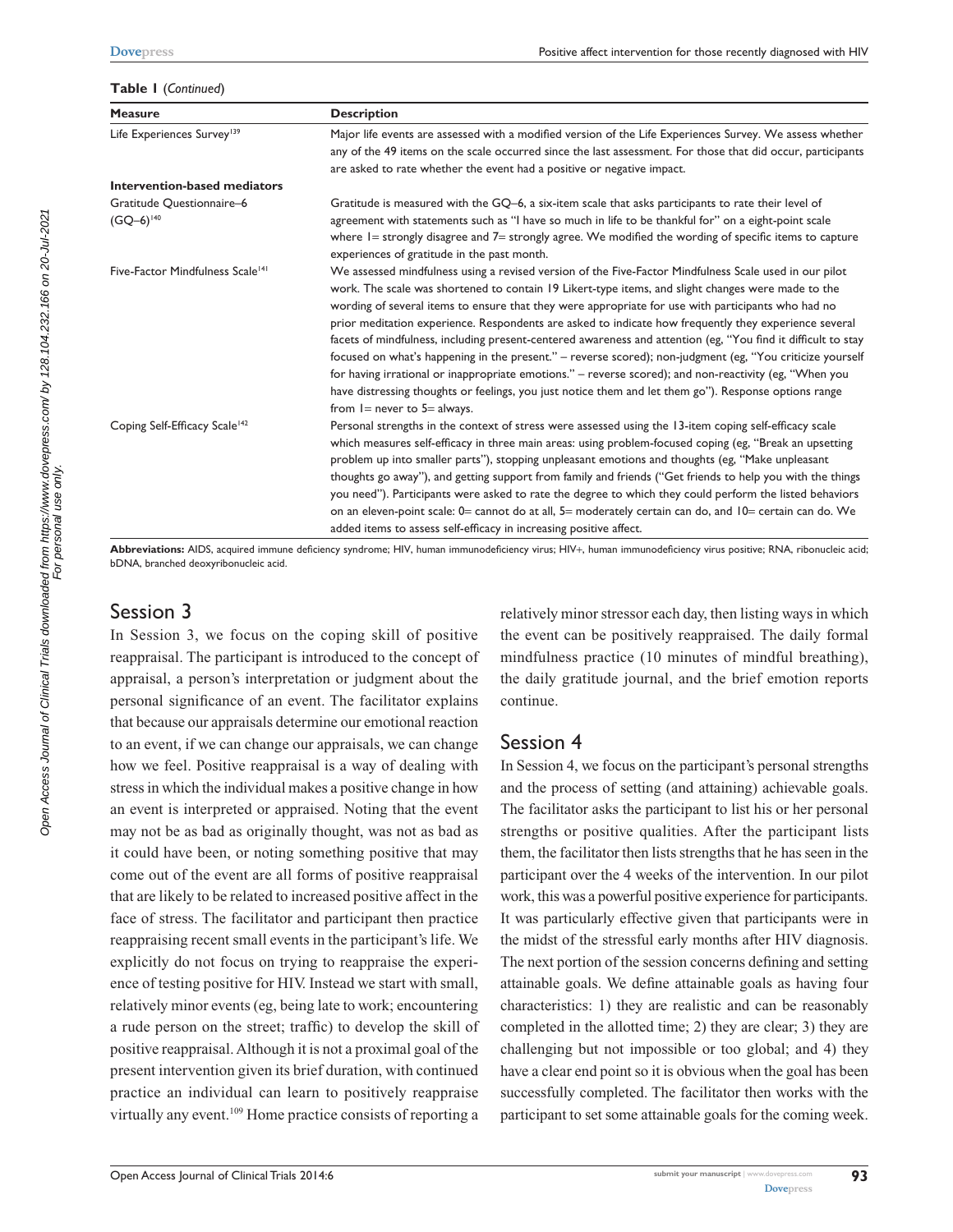The home practice for Session 4 consists of listing a strength each day and how it was "expressed" behaviorally that day, working toward one of the goals each day, and noting progress each day. The 10-minute mindful breathing, the gratitude journal, and the daily affect reports continue this week.

## Session 5

The focus in Session 5 is on altruistic behaviors or small acts of kindness. The previous 4 sessions encourage participants to focus on themselves. The purpose of Session 5 is to intentionally focus on other people. The facilitator emphasizes that even though the participant may be going through a very difficult time in his or her life, he/she can still help other people through small acts of kindness (including expressing gratitude to people who performed acts of kindness or helped care for them). In addition to the mindful breathing, daily gratitude journal, and daily affect reports, the home practice for Session 5 consists of doing one small act of kindness each day and noting it.

## Session 6

Session 6 is conducted by phone and focuses on reviewing the previous week's home practice, evaluation of each of the eight skills, evaluation of the intervention overall, and planning for continued practice of the skills.

## **Content of the control sessions**

Participants in the control condition also have five one-onone sessions with a facilitator. The sessions are comparable in length to the intervention sessions (approximately one hour) but consist of an interview and do not have didactic portions or skills practice. These sessions were designed to remove the positive affect component of the intervention, while maintaining any nonspecific effects arising from one-on-one contact with a sympathetic facilitator and an opportunity to share one's personal stories and concerns. The interviews include 1) life history (qualitative); 2) health history (qualitative), including use of complementary and alternative medicine and physical activity; 3) personality and diet questionnaires; 4) social support and social network; 5) meaning and purpose; 6) (via telephone) the ranking of sessions as to whether participants would recommend the sessions to a friend; and 7) (via telephone) the participant's rating of enjoyment of sessions.

Home practice for the control group consists of brief daily affect reports over the 5 weeks of the control sessions. At the start of sessions two through five, the facilitator reviews the previous week's affect diary with the participant.

After the Time 4 assessment (15 months post-diagnosis), participants in the control condition are given the opportunity to access an online, self-paced version of the intervention.

## Payment of participants

Participants are paid \$20 for each intervention/control session, \$25 for the first two assessments, and \$50 for each of the assessments at Time 3 and Time 4, for a total of \$250 for completing the entire study. In addition, we reimburse for transportation (eg, cab fare, bus fare, or parking) and provide a snack for each assessment and intervention/control session.

# **Training and intervention fidelity**

There were two groups of staff, each of whom required different training: assessment interviewers (assessors) and session facilitators. All staff members received a minimum of 30 hours of training which took place over several weeks and included: 1) privacy and confidentiality training in Health Insurance Portability and Accountability Act (HIPAA) security practices and human subjects protection; 2) technology training, including use of laptops, computer-assisted personal interview programs, digital audio software, and data tracking procedures on the study website; 3) training in interviewing techniques, which addressed building rapport, working with diverse populations, cultural sensitivity, population-specific issues and referrals, and basic quantitative and qualitative interview skills; 4) suicidality assessment protocol; 5) interview/session roleplays; and 6) site visits to locations where assessments and control/intervention sessions took place. Ongoing training provided updates on HIV treatment and weekly group supervision, and as-needed individual supervision to address individual cases and procedural issues for assessors and facilitators. Assessors received additional training in obtaining informed consent and the video recording protocol. Facilitators attended a separate training that included detailed overviews of the intervention approach and procedures. Specific techniques for adhering to a manualized intervention while allowing for flexibility to address individual participant needs were taught, role-played, and supplemented by instructional readings. Assessors and facilitators were bilingual and bicultural. The majority of staff conducting Spanish-language interventions and assessments were native Spanish speakers.

Following the training, staff conducted mock sessions. The audio recordings of these sessions were reviewed by the principal investigator and project director, who then met oneon-one with interviewers/facilitators to provide feedback on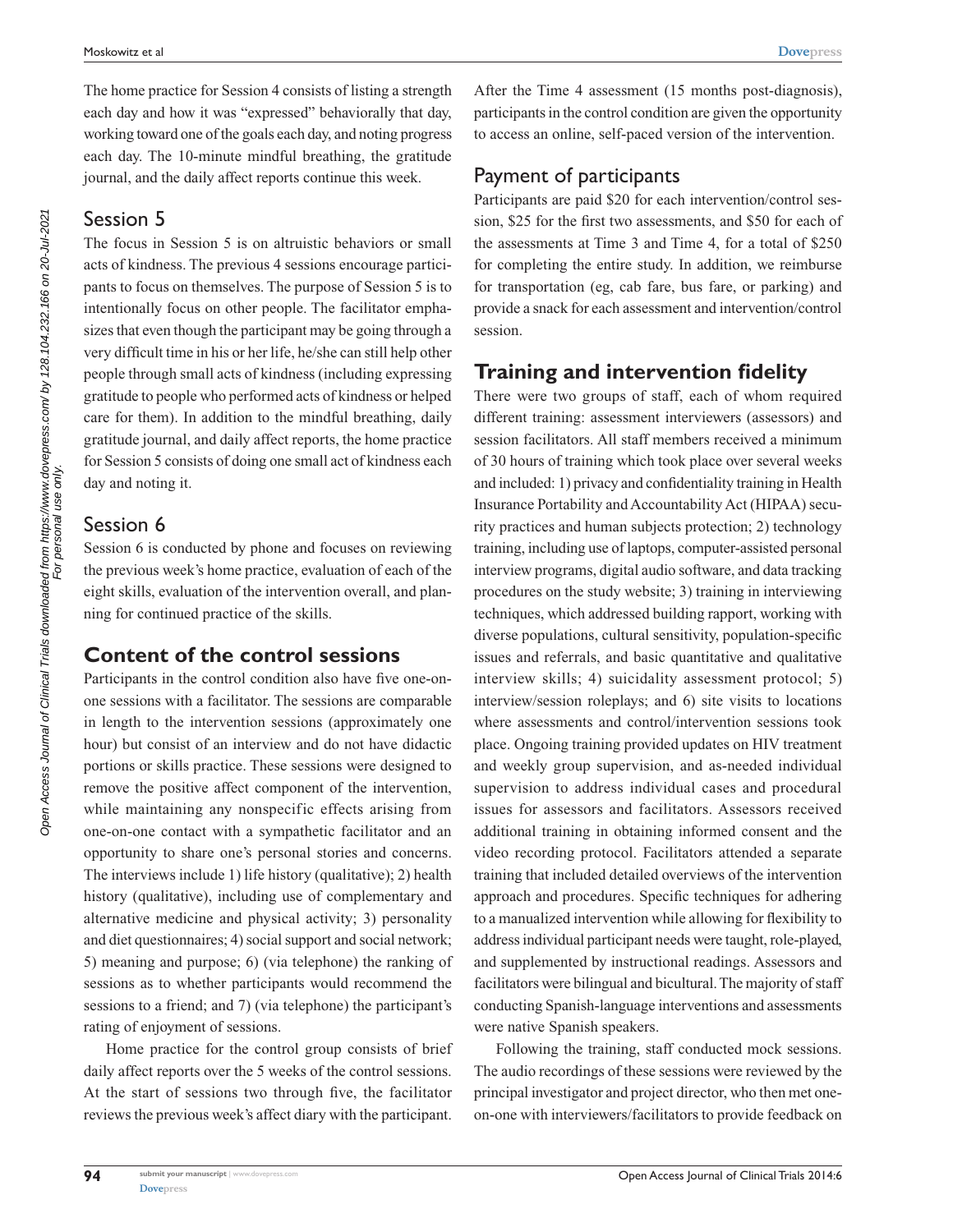interviewing and intervention techniques. Mock interviews were repeated until assessors/facilitators were proficient with using software, familiar with delivery of quantitative questionnaires, skilled at conducting the qualitative portion of the interview and, for the intervention facilitators, were comfortable and familiar with each of the five intervention sessions.

# **Intervention fidelity training and monitoring**

Monitoring of fidelity of intervention and control sessions during the course of the study included: 1) development of detailed curriculum manuals for each of the sessions; 2) intensive training; 3) incorporation of mock training sessions that enabled us to ensure all facilitators met performance criteria for intervention/control session delivery; and 4) audio recording of sessions. Audio recordings of facilitator sessions were reviewed by the project director to assess adherence to the protocol, delivery, interpersonal skills, facilitator/participant rapport, and session flow.

## **Measures**

Detailed descriptions of the measures are provided in Table 1.

## **Planned analyses**

The primary outcome measure is positive affect. Our first aim is to determine the efficacy of the intervention for increasing positive affect at Times 2, 3, and 4. The second aim tests positive affect as a mediator of intervention effects on psychological well-being (eg, depression), health behaviors (eg, HIV transmission risk, engagement in care, medication adherence) and physical health (eg, CD4, viral load, symptoms). The third aim tests moderation of intervention effects by baseline characteristics such as gender, race/ethnicity, and personality (see Figure 1).

We will first examine baseline characteristics of the sample, stratified by experimental group, to ensure that key variables (positive affect, mental and physical health, and demographics) are indeed evenly distributed in the randomization. Before testing hypotheses, we will also examine the proportion of missing data at each time point in order to address any concern regarding possible bias due to differential attrition. Completers and dropouts will be compared on baseline variables using independent *t* and Fisher's exact tests. Variables showing substantial group differences at baseline will be candidates for inclusion as covariates in tests of hypotheses.

Given that this study is a treatment evaluation, we will conduct intention-to-treat analyses. We will supplement these analyses with dose-response analyses, using ordinary or logistic regression, depending on whether outcomes are continuous or dichotomous, to test whether various measures of participation (eg, number of sessions attended, days of homework completed) affect outcomes.

Aim 1. Determine the efficacy of the Intervention for those Recently Informed of their Seropositive Status (IRISS) to increase frequency and intensity of our primary outcome, positive affect, during the intervention and at 5, 10, and 15 months after diagnosis. Tests of intervention effects will be conducted with multiple-group growth models, with coefficients chosen to reflect the hypothesized pattern of change. We expect frequency and intensity of positive affect, as measured, respectively, by the modified Differential Emotions Scale (mDES) and Positive and Negative Affect Schedule (PANAS) (see Table 1), to increase for the intervention group over the course of the intervention, and to be maintained thereafter. The most specific manifest-variable test of the hypothesis as a whole is the difference between groups on the contrast between baseline and the following three time points. On a more piecemeal basis, differences in means or in change scores can be tested with independent *t*-tests comparing the intervention to the control group.

Aim 2. Test the effects of IRISS on psychological and physical health and health behaviors, and determine whether increases in positive affect are responsible for improvements in these outcomes. The tests of effects here are the same as those in Aim 1, with different outcome variables. Some, like clinical depression, are binary, but these can be handled by Mplus (Muthén and Muthén, Los Angeles, CA, USA) through probit regression. Others, like viral load, are known to have strong positive skew and will be (log) transformed before analysis. Determining whether increases in positive affect are responsible for these changes requires mediation analysis. Since we expect both the outcomes and these potential "mediators" to be products of the intervention, with perhaps no clear separation in time, the first step in these analyses will be to examine whether changes in positive affect precede or coincide with changes in the outcomes. MacKinnon et  $al<sup>110</sup>$ conducted a Monte Carlo study of 14 procedures for testing mediation effects, found the classic method of Baron and Kenny<sup>111</sup> unacceptably weak, and recommended testing the product of the coefficients in the mediation path by reference to the distribution of the product of two normal variates (which is not itself normal). As recommended by Shrout and Bolger<sup>112</sup> we will use Mplus to bootstrap the product term.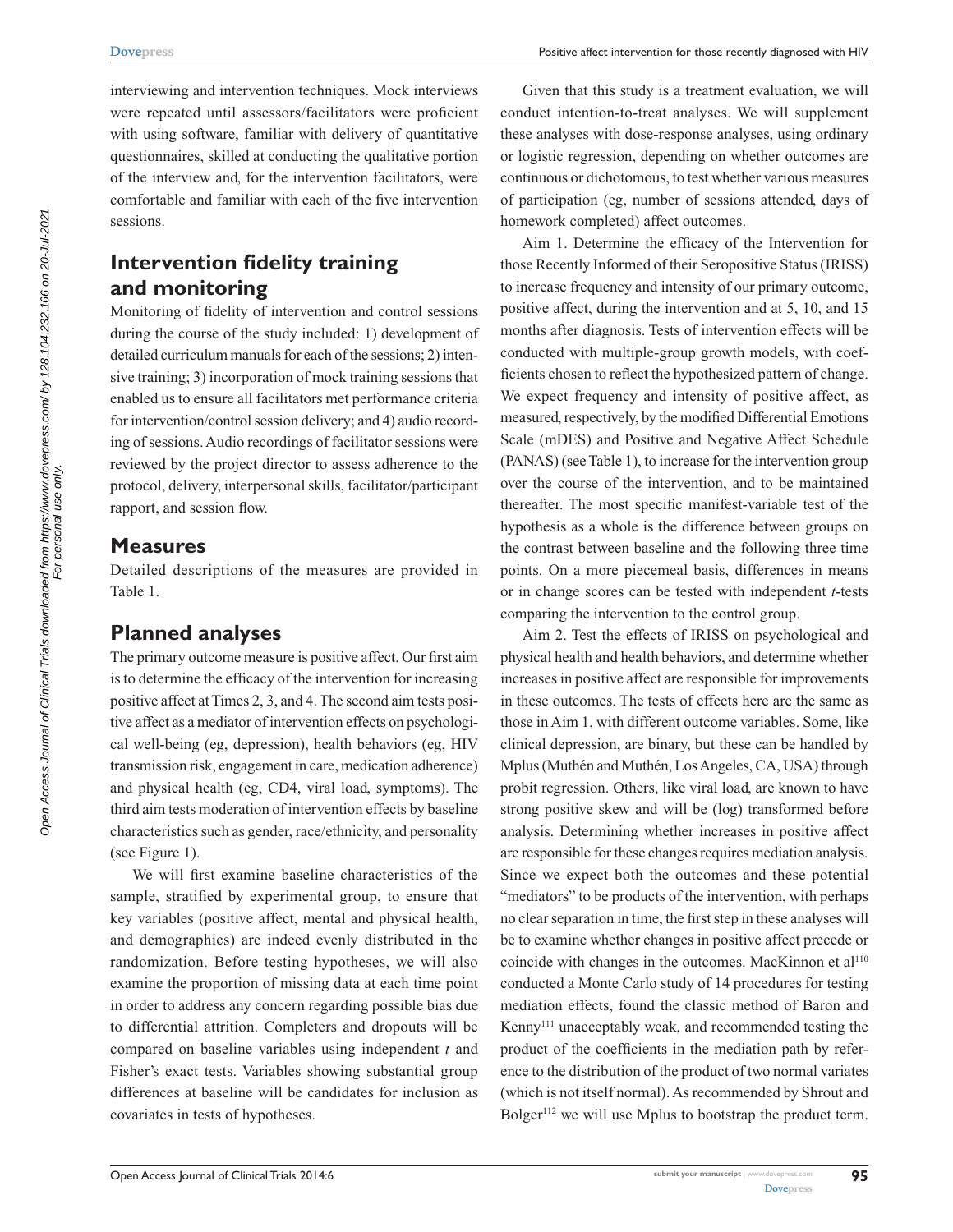Given the dependency of indirect effects on the time interval, for multiwave models we will compute overall, rather than time-specific, indirect effects.<sup>113</sup>

Aim 3. Evaluate the extent to which personality, sex, or race/ethnicity moderate the effects of IRISS on these outcomes. Since we will be exploring moderation and mediation separately, moderation can be tested simply by the addition of interaction terms, with components appropriately centered.

## **Discussion**

The first few months after HIV diagnosis provide a window of opportunity for intervention in which participants are establishing new patterns of sexual risk and health behaviors. Although the period immediately following diagnosis is associated with significantly elevated levels of depression and anxiety, there are few interventions designed expressly for people newly diagnosed with HIV.

Based on increasing evidence from our research team and others that positive affect has adaptive functions in the context of health-related stress, we developed and are testing a theory-based positive affect skills intervention for people newly diagnosed with HIV. By emphasizing the importance of positive affect in the stress process we may appear to minimize the pain and serious individual and societal consequences associated with major stressful events. We are not advocating a simplistic "don't worry, be happy" approach, nor do we believe that simply increasing positive affect will prove to be a cure-all for the very real and complex issues facing people newly diagnosed with HIV. Such a stance could easily degenerate into blaming the victim for not thinking the positive thoughts that may prevent depression or other negative consequence of enduring stress.

However, an intervention to increase positive affect in the months after testing positive for HIV may set the stage for a cascade of adaptive consequences. In addition, the focus on positive affect will likely make the proposed intervention more attractive to providers and participants alike, and serve as an antidote to the increasingly pervasive "prevention fatigue".<sup>114–116</sup>

Further, in pilot testing this intervention we learned that participants were not the only ones whose positive affect increased; facilitators, staff, and investigators also experienced increases in positive affect. Ultimately, given the high levels of stress, distress, and depression documented in this population of people newly diagnosed with HIV, we consider increasing positive affect to be an inherently worthwhile intervention goal.

#### **Acknowledgements**

This work was funded by R01MH084723 and K24MH093225 from the National Institute of Mental Health, and by K01AT005270 from the National Center for Complementary and Alternative Medicine. It is registered at [clinicaltrials.gov](mailto:clinicaltrials.gov) as registration number NCT00720733.

## **Disclosure**

The authors report no conflicts of interest in this work.

#### **References**

- 1. Bing EG, Burnam MA, Longshore D, et al. Psychiatric disorders and drug use among human immunodeficiency virus-infected adults in the United States. *Arch Gen Psychiatry*. 2001;58(8):721–728.
- 2. Walker RD, Howard MO, Lambert MD, Suchinsky R. Psychiatric and medical comorbidities of veterans with substance use disorders. *Hosp Community Psychiatry*. 1994;45(3):232–237.
- 3. Marks G, Bingman CR, Duval TS. Negative affect and unsafe sex in HIV-positive men. *AIDS and Behavior*. 1998;2(2):89–99.
- 4. Latkin C, Mandell W. Depression as an antecedent of frequency of intravenous drug use in an urban, nontreatment sample. *Int J Addict*. 1993;28:1601–1612.
- 5. Gordillo V, del Amo J, Soriano V, González-Lahoz J. Sociodemographic and psychological variables influencing adherence to antiretroviral therapy. *AIDS*. 1999;13(13):1763–1769.
- 6. Holzemer WL, Corless IB, Nokes KM, et al. Predictors of self-reported adherence in persons living with HIV disease. *AIDS Patient Care STDS*. 1999;13(3):185–197.
- 7. Paterson DL, Swindells S, Mohr J, et al. Adherence to protease inhibitor therapy and outcomes in patients with HIV infection. *Ann Intern Med*. 2000;133(1):21–30.
- 8. Ickovics JR, Hamburger ME, Vlahov D, et al. Mortality, CD4 cell count decline, and depressive symptoms among HIV-seropositive women: longitudinal analysis from the HIV Epidemiology Research Study. *Jama*. 2001;285(11):1466–1474.
- 9. Leserman J. The effects of depression, stressful life events, social support, and coping on the progression of HIV infection. *Curr Psychiatry Rep*. 2000;2(6):495–502.
- 10. Mayne TJ, Vittinghoff E, Chesney MA, Barrett DC, Coates TJ. Depressive affect and survival among gay and bisexual men infected with HIV. *Arch Intern Med*. 1996;156(19):2233–2238.
- 11. Lyubomirsky S, King L, Diener E. The benefits of frequent positive affect: does happiness lead to success? *Psychol Bull*. 2005;131(6): 803–855.
- 12. Pressman SD, Cohen S. Does positive affect influence health? *Psychol Bull*. 2005;131(6):925–971.
- 13. Folkman S. Positive psychological states and coping with severe stress. *Soc Sci Med*. 1997;45:1207–1221.
- 14. Folkman S, Moskowitz JT. Positive affect and the other side of coping. *Am Psychol*. 2000;55(6):647–654.
- 15. Fredrickson BL, Joiner T. Positive emotions trigger upward spirals toward emotional well-being. *Psychol Sci*. 2002;13(2):172–175.
- 16. Zautra A, Smith B, Affleck G, Tennen H. Examinations of chronic pain and affect relationships: applications of a dynamic model of affect. *J Consult Clinical Psychol*. 2001;69(5):786–795.
- 17. Carrico AW, Moskowitz JT. Positive affect promotes engagement in care after HIV diagnosis. *Health Psychol*. 2014;33(7):686–689.
- 18. Folkman S, Chesney MA, Christopher-Richards A. Stress and coping in caregiving partners of men with AIDS. *Psychiatr Clin North Am*. 1994;17(1):35–53.
- 19. Folkman S, Chesney MA, Pollack L, Coates T. Stress, control, coping, and depressive mood in human immunodeficiency virus-positive and -negative gay men in San Francisco. *J Nerv Ment Dis*. 1993;181(7):409–416.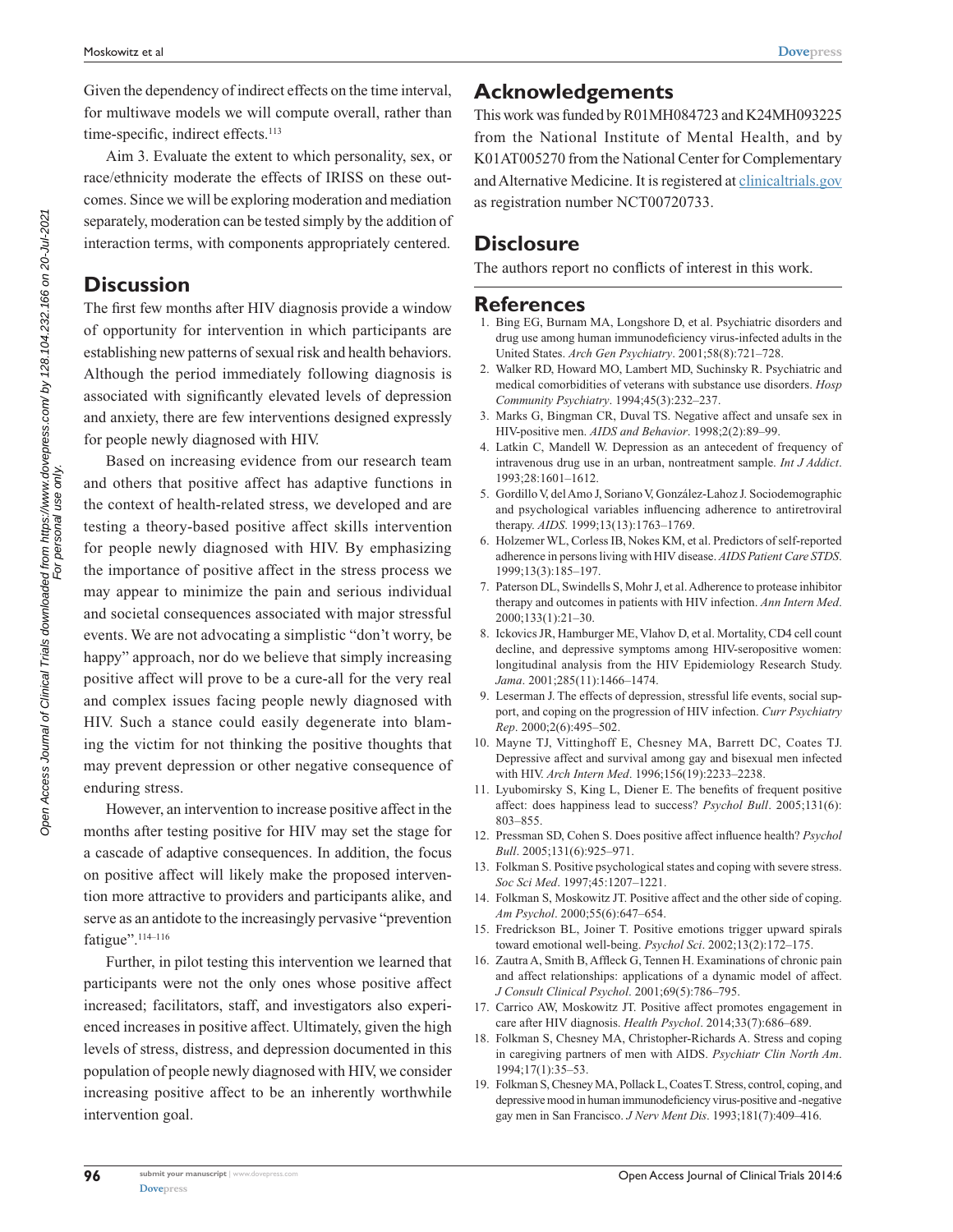- 20. Moskowitz JT. Positive affect predicts lower risk of aids mortality. *Psychosom Med*. 2003;65(4):620–626.
- 21. Moskowitz JT, Epel ES, Acree M. Positive affect uniquely predicts lower risk of mortality in people with diabetes. *Health Psychol*. 2008;27(1) (Suppl):S73–S82.
- 22. Cohen J. Breakthrough of the year. HIV treatment as prevention. *Science*. 2011;334(6063):1628.
- 23. Craw JA, Gardner LI, Marks G, et al. Brief strengths-based case management promotes entry into HIV medical care: results of the antiretroviral treatment access study-II. *J Acquir Immune Defic Syndr*. 2008;47(5):597–606.
- 24. Chesney M, Chambers D, Taylor JM, Johnson LM, Folkman S. Coping effectiveness training for men living with HIV: results from a randomized clinical trial testing a group-based intervention. *Pyschosom Med*. 2003;65(6):1038–1046.
- 25. Johnson BT, Carey MP, Chaudoir SR, Reid AE. Sexual risk reduction for persons living with HIV: research synthesis of randomized controlled trials, 1993 to 2004. *J Acquir Immune Defic Syndr*. 2006;41(5): 642–650.
- 26. Crepaz N, Lyles CM, Wolitski RJ, et al. Do prevention interventions reduce HIV risk behaviours among people living with HIV? A metaanalytic review of controlled trials. *Aids*. 2006;20(2):143–157.
- 27. Berg CJ, Michelson SE, Safren SA. Behavioral aspects of HIV care: adherence, depression, substance use, and HIV-transmission behaviors. *Infect Dis Clin North Am*. 2007;21(1):181–200, x.
- 28. Himelhoch S, Medoff DR, Oyeniyi G. Efficacy of group psychotherapy to reduce depressive symptoms among HIV-infected individuals: a systematic review and meta-analysis. *AIDS Patient Care STDS*. 2007;21(10):732–739.
- 29. Zuccotti G, Smith JM. New weapons needed to fight HIV. *JAMA*. 2007;298(21):2545.
- 30. Rabkin JG. HIV and depression: 2008 review and update. *Curr HIV/ AIDS Rep*. 2008;5(4):163–171.
- 31. Centers for Disease Control and Prevention. Estimated HIV incidence in the United States, 2007–2010. HIV Surveillance Supplemental Report 2012;17(4). Available from: [http://www.cdc.gov/hiv/topics/](http://www.cdc.gov/hiv/topics/ surveillance/resources/reports/) [surveillance/resources/reports/.](http://www.cdc.gov/hiv/topics/ surveillance/resources/reports/) Accessed January 1, 2014.
- 32. Holtgrave DR, McGuire JF, Milan J Jr. The magnitude of key HIV prevention challenges in the United States: implications for a new national HIV prevention plan. *Am J Public Health*. 2007;97(7):1163–1167.
- 33. Hult JR, Maurer SA, Moskowitz JT. "I'm sorry, you're positive": a qualitative study of individual experiences of testing positive for HIV. *AIDS Care*. 2009;21(2):185–188.
- 34. Moskowitz JT, Wrubel J, Hult J, Maurer MJ, Stephens E. *Illness Appraisals and Coping in People Newly Diagnosed with HIV*. Washington, DC: American Psychological Association; 2007.
- 35. Ironson G, LaPerriere AR, Antoni MH, O'Hearn P. Changes in immune and psychological measures as a function of anticipation and reaction to news of HIV-1 antibody status. *Psychosom Med*. 1990;52(3): 247–270.
- 36. Jacobsen PB, Perry SW, Hirsch D-A. Behavioral and psychological responses to HIV antibody testing. *J Consult Clin Psychol*. 1990;58(1): 31–37.
- 37. LaPerriere AR, Antoni MH, Schneiderman N, et al. Exercise intervention attenuates emotional distress and natural killer cell decrements following notification of positive serologic status for HIV-1. *Biofeedback Self Regul*. 1990;15(3):229–242.
- 38. Ostrow DG, Joseph JG, Kessler R, Soucy J. Disclosure of HIV antibody status: Behavioral and mental health correlates. *AIDS Educ Prev*.  $1989 \cdot 1(1) \cdot 1 - 11$ .
- 39. Perry SW, Fishman B, Jacobsberg L, Frances AJ. Relationships over 1 year between lymphocyte subsets and psychosocial variables among adults with infection by human immunodeficiency virus. *Arch Gen Psychiatry*. 1992;49(5):396–401.
- 40. Rundell JR, Paolucci SL, Beatty DC, Boswell RN. Psychiatric illness at all stages of Human Immunodeficiency Virus infection. *Am J Psychiatry*. 1988;145(5):652–653.
- 41. Bhatia R, Hartman C, Kallen MA, Graham J, Giordano TP. Persons newly diagnosed with HIV infection are at high risk for depression and poor linkage to care: results from the Steps Study. *AIDS Behav*. 2011;15(6):1161–1170.
- 42. Antoni MH, Ironson G, Schneiderman N. *Cognitive-Behavioral Stress Management for Individuals Living with HIV*. New York: Oxford University Press; 2007.
- 43. Folkman S, Chesney MA, Collette L, Boccellari A, Cooke M. Postbereavement depressive mood and its prebereavement predictors in HIV+ and HIV- gay men. *J Pers Social Psychol*. 1996;70(2):336–348.
- 44. Moskowitz JT, Folkman S, Acree M. Do positive psychological states shed light on recovery from bereavement? Findings from a 3-year longitudinal study. *Death Stud*. 2003;27(6):471–500.
- 45. Fredrickson BL, Tugade MM, Waugh CE, Larkin GR. What good are positive emotions in crises? A prospective study of resilience and emotions following the terrorist attacks on the United States on September 11th, 2001. *J Pers Soc Psychol*. 2003;84(2):365–376.
- 46. Tice DM, Baumeister RF, Shmueli D, Muraven M. Restoring the self: Positive affect helps improve self-regulation following ego depletion. *J Exp Soc Psychol*. 2007;43(3):379–384.
- 47. Wichers MC, Myin-Germeys I, Jacobs N, et al. Evidence that momentto-moment variation in positive emotions buffer genetic risk for depression: a momentary assessment twin study. *Acta Psychiatr Scand*. 2007;115(6):451–457.
- 48. Zautra AJ, Johnson LM, Davis MC. Positive affect as a source of resilience for women in chronic pain. *J Consult Clin Psychol*. 2005;73(2):212–220.
- 49. Ong AD, Bergeman CS, Bisconti TL, Wallace KA. Psychological resilience, positive emotions, and successful adaptation to stress in later life. *J Pers Soc Psychol*. 2006;91(4):730–749.
- 50. Fredrickson BL, Levenson RW. Positive emotions speed recovery from the cardiovascular sequelae of negative emotions. *Cogn Emot*. 1998;12:191–220.
- 51. Chida Y, Steptoe A. Positive psychological well-being and mortality: A quantitative review of prospective observational studies. *Psychosom Med*. 2008;70(7):741–756.
- 52. Mroczek DK, Stawski RS, Turiano NA, et al. Emotional reactivity and mortality: longitudinal findings from the VA normative aging study. *J Gerontol B Psychol Sci Soc Sci*. Epub October 29, 2013.
- 53. Fredrickson BL. What good are positive emotions? *Rev Gen Psychol*. 1998;2(3):300–319.
- 54. Antoni MH, Goldstein D, Ironson G, LaPerriere A, Fletcher MA, Schneiderman N. Coping responses to HIV-1 serostatus notification predict concurrent and prospective immunologic status. *Clinical Psychology and Psychotherapy*. 1995;2:(4):234–248.
- 55. Patterson TL, Shaw WS, Semple SJ, et al. Relationship of psychosocial factors to HIV disease progression. *Ann Behav Med*. 1996;18(1): 30–39.
- 56. Steptoe A, Dockray S, Wardle J. Positive Affect and Psychobiological Processes Relevant to Health. *J Pers*. 2009;77(6):1747–1776.
- 57. Keltner D, Bonanno GA. A study of laughter and dissociation: Distinct correlates of laughter and smiling during bereavement. *J Pers Soc Psychol*. 1997;73(4):687–702.
- 58. Futterman AD, Kemeny ME, Shapiro D, Fahey JL. Immunological and physiological changes associated with induced positive and negative mood. *Psychosom Med*. 1994;56(6):499–511.
- 59. Stone AA, Cox DS, Valdimarsdottir H, Jandorf L, Neale JM. Evidence that secretory IgA antibody is associated with daily mood. *J Pers Soc Psychol*. 1987;52(5):988–993.
- 60. Ickovics JR, Milan S, Boland R, Schoenbaum E, Schuman P, Vlahov D. Psychological resources protect health: 5-year survival and immune function among HIV-infected women from four US cities. *Aids*. 2006;20(14):1851–1860.
- 61. Antoni MH. Effects of cognitive behavioral stress management intervention on depressed mood, distress levels, and immune status in HIV infection. In: Johnson SL, Hayes AM, Field TM, Schneiderman N, McCabe PM, editors. *Stress, Coping, and Depression*. Mahwah (NJ): Erlbaum; 2000:241–263.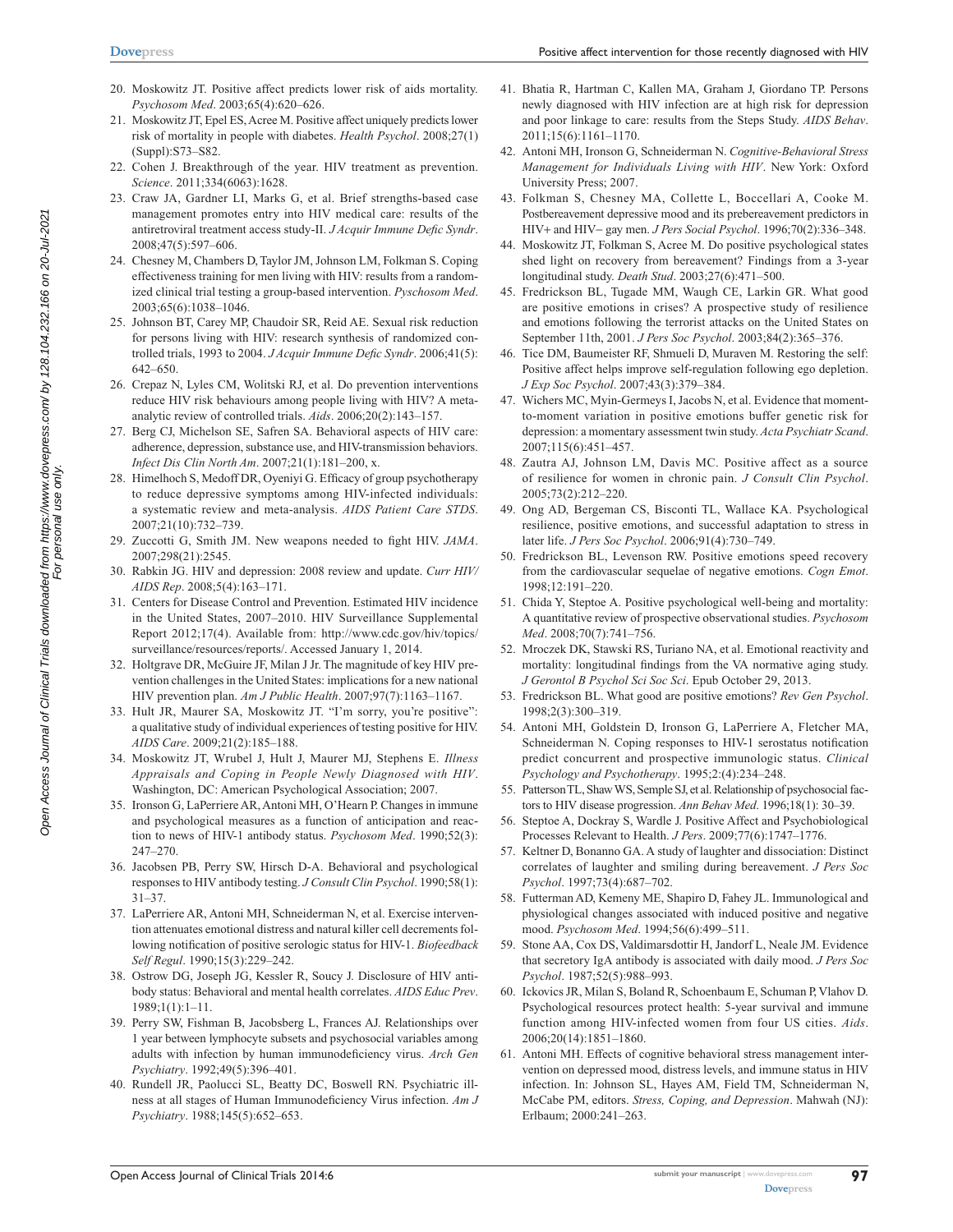Open Access Journal of Clinical Trials downloaded from https://www.dovepress.com/ by 128.104.232.166 on 20-Jul-2021<br>Open Access Journal of Clinical Trials downloaded from https://www.dovepress.com/ by 128.104.232.166 on 20 Open Access Journal of Clinical Trials downloaded from https://www.dovepress.com/ by 128.104.232.166 on 20-Jul-2021 For personal use only.

- 62. Antoni MH, Baggett L, Ironson G, et al. Cognitive-behavioral stress management intervention buffers distress responses and immunologic changes following notification of HIV-1 seropositivity. *J Consult Clin Psychol*. 1991;59(6):906–915.
- 63. Antoni MH, Cruess S, Cruess DG, et al. Cognitive-behavioral stress management reduces distress and 24-hour urinary free cortisol output among symptomatic HIV-infected gay men. *Ann Beh Med*. 2000;22(1): 29–37.
- 64. Antoni MH, Carrico AW, Durán RE, et al. Randomized clinical trial of cognitive behavioral stress management on human immunodeficiency virus viral load in gay men treated with highly active antiretroviral therapy. *Psychosom Med*. 2006;68(1):143–151.
- 65. Mustanski B. The influence of state and trait affect on HIV risk behaviors: a daily diary study of MSM. *Health Psychol*. 2007;26(5): 618–626.
- 66. Carrico AW, Woods WJ, Siever MD, et al. Positive affect and processes of recovery among treatment-seeking methamphetamine users. *Drug Alcohol Depend*. 2013;132(3):624–629.
- 67. Reed MB, Aspinwall LG. Self-affirmation reduces biased processing of health-risk information. *Motivation and Emotion*. 1998;22(2): 99–132.
- 68. Salovey P, Birnbaum D. Influence of mood on health-relevant cognitions. *J Pers Soc Psychol*. 1989;57(3):539–551.
- 69. Folkman S. The case for positive emotions in the stress process. *Anxiety Stress Coping*. 2008;21(1):3–14.
- 70. Lazarus RS, Folkman S. *Stress, Appraisal, and Coping*. New York: Springer;1984.
- 71. Fredrickson BL, Branigan C. Positive emotions broaden the scope of attention and thought-action repertoires. *Cogn Emot*. 2005;19(3): 313–332.
- 72. Rowe G, Hirsh JB, Anderson AK. Positive affect increases the breadth of attentional selection. *Proc Natl Acad Sci U S A*. 2007;104(1): 383–388.
- 73. Wadlinger HA, Isaacowitz DM. Positive mood broadens visual attention to positive stimuli. *Motiv Emot*. 2006;30(1):89–101.
- 74. Cunningham MR. What do you do when you're happy or blue? Mood, expectancies, and behavioral interest. *Motiv Emot*. 1988;12(4): 309–331.
- 75. Gable SL, Gonzaga GC, Strachman A. Will you be there for me when things go right? Supportive responses to positive event disclosures. *J Pers Soc Psychol*. 2006;91(5):904–917.
- 76. Gable SL, Reis HT, Impett EA, Asher ER. What do you do when things go right? The intrapersonal and interpersonal benefits of sharing positive events. *J Pers Soc Psychol*. 2004;87(2):228–245.
- 77. Waugh CE, Fredrickson BL. Nice to know you: Positive emotions, self–other overlap, and complex understanding in the formation of a new relationship. *J Posit Psychol*. 2006;1(2):93–106.
- 78. Moskowitz JT, Hult JR, Duncan LG, et al. A Positive affect intervention for people experiencing health-related stress: development and non-randomized pilot test. *J Health Psychol*. 2012;17(5):677–692.
- 79. Lewinsohn PM, Amenson CS. Some relations between pleasant and unpleasant mood-related events and depression. *J Abnorm Psychol*. 1978;87(6):644–654.
- 80. Lewinsohn PM, Clarke GN, Hoberman HM. The coping with depression course: review and future directions. *Canadian Journal of Behavioural Science*. 1989;21(4):470–493.
- 81. Lewinsohn PM, Sullivan M, Grosscup SJ. Changing reinforcing events: An approach to the treatment of depression. *Psychotherapy: Theory, Research, and Practice*. 1980;17(3):322–334.
- 82. Krause N. Positive life events and depressive symptoms in older adults. *Behav Med*. 1998;14(3):101–112.
- 83. Langston CA. Capitalizing on and coping with daily-life events: Expressive responses to positive events. *Journal of Personality and Social Psychology*. 1994;67(6):1112–1125.
- 84. Bryant FB. A four-factor model of perceived control: Avoiding, coping, obtaining, and savoring. *Journal of Personality*. 1989;57(4): 773–797.
- 85. Emmons RA. *Thanks! How the New Science of Gratitude Can Make You Happier*. New York: Houghton Mifflin; 2007.
- 86. Kashdan TB, Uswatte G, Julian T. Gratitude and hedonic and eudaimonic well-being in Vietnam war veterans. *Behav Res Ther*. 2006;44(2):177–199.
- 87. Lyubomirsky S, Sheldon KM, Schkade D. Pursuing happiness: The architecture of sustainable change. *Review of General Psychology*. 2005;9(2):111–131.
- 88. Kabat-Zinn J. Mindfulness-based interventions in context: Past, present, and future. *Clinical Psychology: Science and Practice*. 2003;10(2):144–156.
- 89. Grossman P, Tiefenthaler-Gilmer U, Raysz A, Kesper U. Mindfulness training as an intervention for fibromyalgia: evidence of postintervention and 3-year follow-up benefits in well-being. *Psychother Psychosom*. 2007;76(4):226–233.
- 90. Shapiro M, Brown KW, Biegel GM. Teaching self-care to caregivers: Effects of mindfulness-based stress reduction on the mental health of therapists in training. *Training and Education in Professional Psychology*. 2007;1(2):105–115.
- 91. Cresswell JD, Myers HF, Cole SW, Irwin MR. Mindfulness meditation training effects on CD4+ T lymphocytes in HIV-1 infected adults: A small randomized controlled trial. *Brain Behav Immun*. 2009;23(2):184–188.
- 92. Sears SR, Stanton AL, Danoff-Burg S. The yellow brick road and the emerald city: Benefit finding, positive reappraisal coping and posttraumatic growth in women with early-stage breast cancer. *Health Psychol*. 2003;22(5):487–497.
- 93. Carver CS, Scheier MF. Situational coping and coping dispositions in a stressful transaction. *J Pers Soc Psychol*. 1994;66(1):184–195.
- 94. Moskowitz JT, Folkman S, Collette L, Vittinghoff E. Coping and mood during AIDS-related caregiving and bereavement. *Ann Behav Med*. 1996;18(1):49–57.
- 95. Moskowitz JT, Hult JR, Bussolari C, Acree M. What works in coping with HIV? A meta-analysis with implications for coping with serious illness. *Psychol Bull*. 2009;135(1):121–141.
- 96. Chesney MA, Folkman S, Chambers D. Coping effectiveness training for men living with HIV: Preliminary findings. *International Journal of STD and AIDS*. 1996;7(Suppl 2):75–82.
- 97. Koole SL, Smeets K, van Knippenberg Ad, Dijksterhuis Ap. The cessation of rumination through self-affirmation. *Journal of Personality and Social Psychology*. 1999;77(1):111–125.
- 98. Taylor SE, Kemeny ME, Aspinwall LG, Schneider SG, Rodriguez R, Herbert M. Optimism, coping, psychological distress, and high-risk sexual behavior among men at risk for acquired immunodeficiency syndrome (AIDS). *J Pers Social Psychol*. 1992;63(3):460–473.
- 99. Taylor SE, Lobel M. Social comparison activity under threat: Downward evaluation and upward contacts. *Psychol Rev*. 1989;96(4):569–575.
- 100. Sikkema KJ, Kalichman SC, Kelly, JA, Koob JJ. Group intervention to improve coping with AIDS-related bereavement: Model development and an illustrative clinical example. *AIDS Care*. 1995;7(4): 463–475.
- 101. Lent RW, Singley D, Sheu H-B, et al. Social cognitive predictors of domain and life satisfaction: Exploring the theoretical precursors of subjective well-being. *Journal of Counseling Psychology*. 2005;52(3):429–442.
- 102. Brunstein JC, Schultheiss OC, Grassmann R. Personal goals and emotional well-being: the moderating role of motive dispositions. *J Pers Soc Psychol*. 1998;75(2):494–508.
- 103. Carver CS, Scheier MF. Origins and functions of positive and negative affect: a control process view. *Psychological Review*. 1990;97(1):19–35.
- 104. Musick MA, Wilson J. Volunteering and depression: the role of psychological and social resources in different age groups. *Soc Sci Med*. 2003;56(2):259–269.
- 105. Oman D, Thoresen CE, McMahon K. Volunteerism and mortality among the community-dwelling elderly. *J Health Psychol*. 1999;4(3):301–316.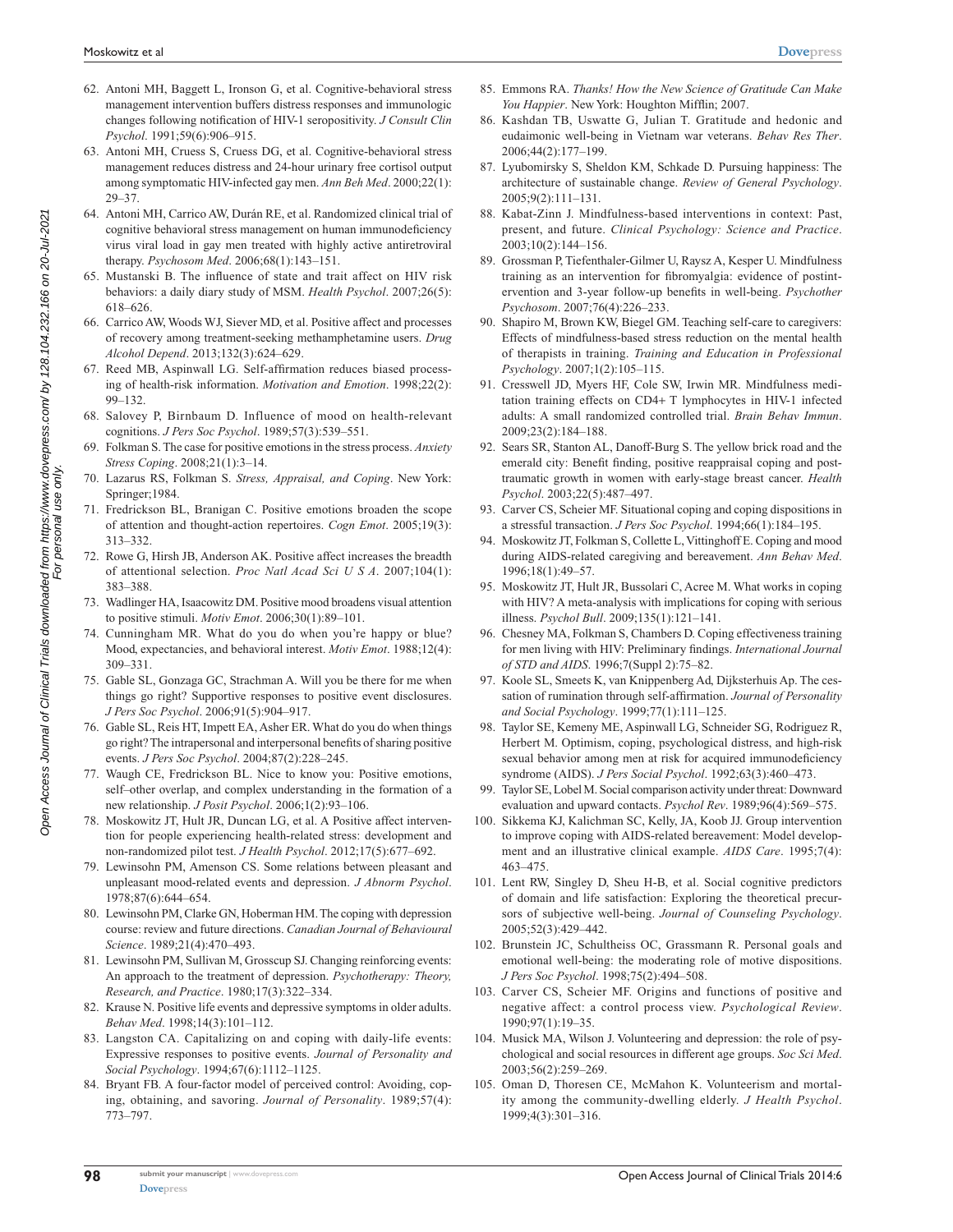- **[Dovepress](www.dovepress.com)**
- 106. Moen P, Dempster-McCain D, Williams RM. Successful aging: a lifecourse perspective on women's multiple roles and health. *American Journal of Sociology*. 1993;97(6):1612–1632.
- 107. Brown SL, Nesse RM, Vinokur AD, Smith DM. Providing social support may be more beneficial than receiving it: results from a prospective study of mortality. *Psychol Sci*. 2003;14(4):320–327.
- 108. Penner LA, Dovidio JF, Piliavin JA, Schroeder DA. Prosocial behavior: multilevel perspectives. *Annu Rev Psychol*. 2005;56:365–392.
- 109. Tedeschi RG, Park CL, Calhoun LG, editors. *Posttraumatic Growth: Positive Changes in the Aftermath of Crisis*. Mahwah (NJ): Erlbaum; 1998.
- 110. MacKinnon DP, Lockwood CM, Hoffman JM, West SG, Sheets V. A comparison of methods to test mediation and other intervening variable effects. *Psychol Methods*. 2002;7(1):83–104.
- 111. Baron RM, Kenny DA. The moderator-mediator variable distinction in social psychological research: conceptual, strategic, and statistical considerations. *J Pers Soc Psychol*. 1986;51(6):1173–1182.
- 112. Shrout PE, Bolger N. Mediation in experimental and nonexperimental studies: new procedures and recommendations. *Psychol Methods*. 2002;7(4):422–445.
- 113. Gollob HF, Reichardt CS. Interpreting and estimating indirect effects assuming time lags really matter. In: Collins LM, Horn JL, editors. *Best Methods for the Analysis of Change: Recent Advances, Unanswered Questions, Future Directions*. Washington, DC: American Psychological Association; 1991:243–259.
- 114. Chen SY, Weide D, McFarland W. Are the recent increases in sexual risk behavior among older or younger men who have sex with men? Answer: both. *Aids*. 2003;17(6):942–943.
- 115. Ostrow DE, Fox KJ, Chmiel JS, et al. Attitudes towards highly active antiretroviral therapy are associated with sexual risk taking among HIV-infected and uninfected homosexual men. *Aids*. 2002;16(5):775–780.
- 116. Stockman JK, Schwarcz SK, Butler LM, et al. HIV prevention fatigue among high-risk populations in San Francisco. *J Acquir Immune Defic Syndr*. 2004;35(4):432–434.
- 117. Watson D, Clark LA, Tellegen A. Development and validation of brief measures of positive and negative affect: The PANAS scales. *Journal of Personality and Social Psychology*. 1988;54(6): 1063–1070.
- 118. Spitzer RL, Kroenke K, Williams JB. Validation and utility of a selfreport version of PRIME-MD: the PHQ primary care study. *JAMA*. 1999;282(18):1737–1744.
- 119. Radloff LS. The CES-D scale a self-report depression scale for research in the general population. *Applied Psychological Measurement*. 1977;1(3):385–401.
- 120. Spielberger CD, Gorsuch RL, Lushene RE. *STAI Manual for the State-Trait Anxiety Inventory*. Palo Alto (CA): Consulting Psychologists Press; 1970.
- 121. Cohen S. Perceived stress in a probability sample of the United States. In: Spacapan S, Oskamp S, editors. *The Social Psychology of Health*. *The Claremont Symposium on Applied Social Psychology*. Thousand Oaks (CA): Sage Publications, Inc.; 1988:31–67.
- 122. Justice AC, Holmes W, Gifford AL, et al. Development and validation of a self-completed HIV symptom index. *J Clin Epidemiol*. 2001;54(Suppl 1):S77–S90.
- 123. Vallabhaneni S, McConnell JJ, Loeb L, et al. Changes in seroadaptive practices from before to after diagnosis of recent HIV infection among men who have sex with men. *PLoS One*. 2013;8(2):e55397.
- 124. Simoni JM, Kurth AE, Pearson CR, Pantalone DW, Merrill JO, Frick PA. Self-report measures of antiretroviral therapy adherence: A review with recommendations for HIV research and clinic management. *AIDS Behav*. 2006;10(3):227–245.
- 125. Walsh JC, Mandalia S, Gazzard BG. Responses to a 1 month selfreport on adherence to antiretroviral therapy are consistent with electronic data and virological treatment outcome. *Aids*. 2002;16(2): 269–277.
- 126. Vickers RR Jr, Conway TL, Hervig LK. Demonstration of replicable dimensions of health behaviors. *Prev Med*. 1990;19(4):377–401.
- 127. Billings DW, Revelle W. Savor the flavor and cope with the mope: explicating the asymmetric associations between personality and daily mood. Paper presented at: International Society for Research on Emotion August, 2000; Quebec City, Quebec.
- 128. Folkman S, Lazarus RS, Pimley S, Novacek J. Age differences in stress and coping processes. *Psychol Aging*. 1987;2(2):171–184.
- 129. Moos RH. *Coping Responses Inventory*. Lutz (FL): Psychological Assessment Resources, Inc.; 1993.
- 130. Tennen H, Affleck G, Urrows S, Higgins P, Mendola R. Perceiving control, construing benefits, and daily processes in rheumatoid arthritis. *Canadian Journal of Behavioural Science*. 1992;242(2): 186–203.
- 131. Zuckerman M, Gagne M. The COPE revised: proposing a 5-factor model of coping strategies. *Journal of Research in Personality*. 2003;37(3):169–204.
- 132. Bauman LJ, Camacho S, Weiss ES. Social support systems of mothers with HIV/AIDS. Paper presented at: NIMH Conference on Role of Families in Preventing and Adapting to HIV/AIDS. 1997; Baltimore, MD.
- 133. Costa PT, McCrae RR. NEO PI-R Professional Manual: Revised NEO Personality Inventory and NEO Five-Factor Inventory. Lutz (FL): Psychological Assessment Resources, Inc.; 1991.
- 134. Scheier MF, Carver CS, Bridges MW. Distinguishing optimism from neuroticism (and trait anxiety, self-mastery, and self-esteem): a reevaluation of the Life Orientation Test. *J Pers Soc Psychol*. 1994;67(6):1063–1078.
- 135. Rosenberg M. *Society and the Adolescent Self-Image*. Princeton (NJ): Princeton University Press; 1965.
- 136. Janoff-Bulman R. Assumptive worlds and the stress of traumatic events: applications of the schema construct. *Social Cognition*. 1989;7(2):113–136.
- 137. Adler NE, Epel ES, Castellazzo G, Ickovics JR. Relationship of subjective and objective social status with psychological and physiological functioning: preliminary data in healthy white women. *Health Psycholog*. 2000;19(6):586–592.
- 138. Gruen RJ, Folkman S, Lazarus RS. Centrality and individual differences in the meaning of daily hassles. *J Pers*. 1988;56(4):743–762.
- 139. Sarason IG, Johnson JH, Siegel JM. Assessing the impact of life changes: development of the Life Experiences Survey. *J Consult Clin Psychol*. 1978;46(5):932–946.
- 140. McCullough ME, Emmons RA, Tsang J. The grateful disposition: a conceptual and empirical topography. *J Pers Social Psychol*. 2002;82(1):112–127.
- 141. Baer RA, Smith GT, Hopkins J, Krietemeyer J, Toney L. Using self-report assessment methods to explore facets of mindfulness. *Assessment*. 2006;13(1):27–45.
- 142. Chesney MA, Neilands TB, Chambers DB, Taylor JM, Folkman S. A validity and reliability study of the coping self-efficacy scale. *Br J Health Psychol*. 2006;11(Pt 3):421–437.
- 143. Rusting CL, Larsen RJ. Extraversion, neuroticism, and susceptibility to positive and negative affect: A test of two theoretical models. *Pers Indiv Differences*. 1997;22(5):607–612.
- 144. Costa PT, Somerfield MR, McCrae RR. *Personality and Coping: A Reconceptualization*. In: Zeidner M, Endler NS, editors. *Handbook of Coping: Theory, Research, Applications*. New York: John Wiley and Sons; 1995.
- 145. Falck RS, Wang J, Carlson RG, Siegal HA. The epidemiology of physical attack and rape among crack-using women. *Violence Vict*. 2001;16(1):79–89.
- 146. Baños RM, Guillén V. Psychometric characteristics in normal and social phobic samples for a Spanish version of the Rosenberg Self-Esteem Scale. *Psychol Rep*. 2000;87(1):269–274.